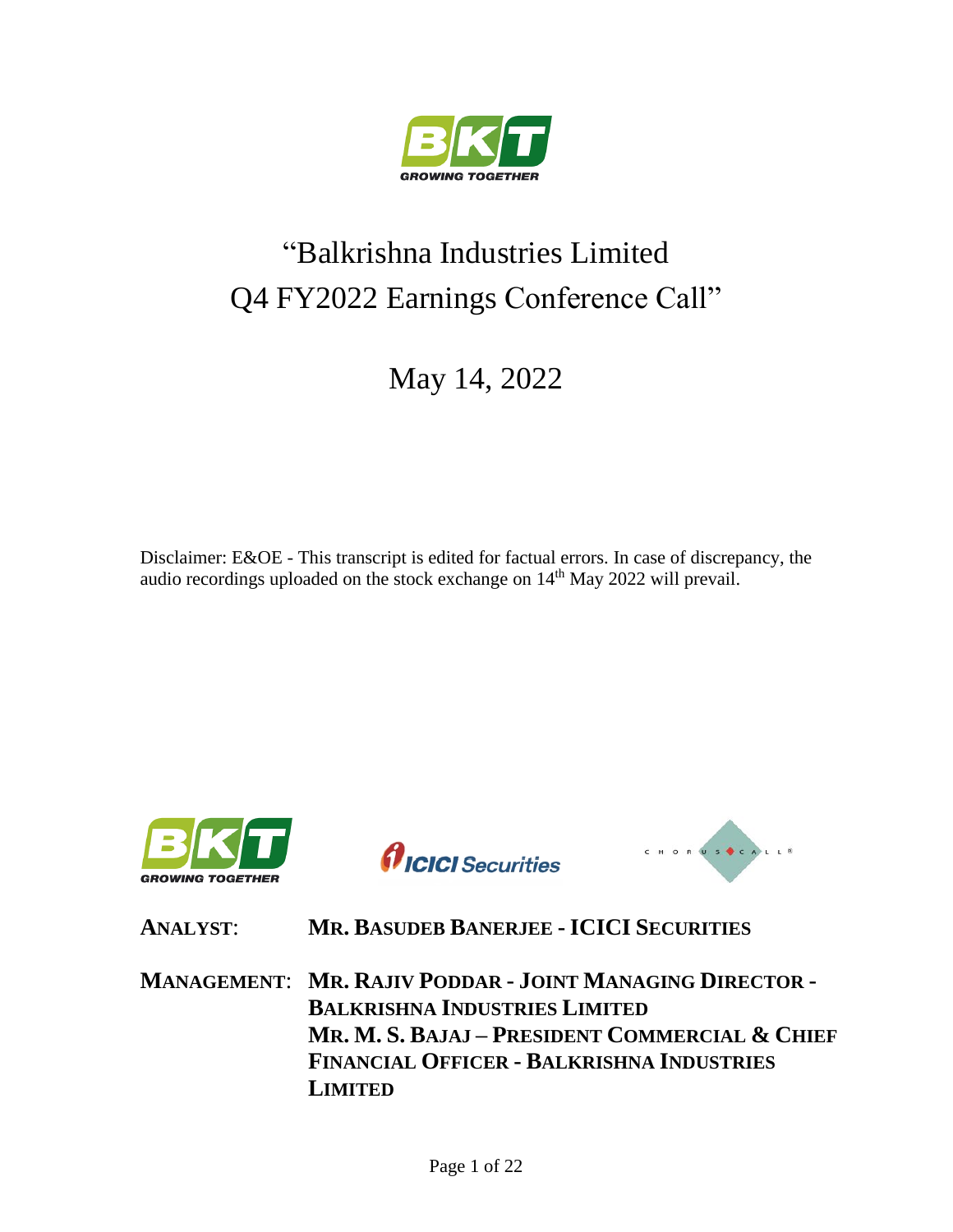

- **Moderator**: Ladies and gentlemen, good day and welcome to the Balkrishna Industries Limited Q4 FY2022 Earnings Conference Call hosted by ICICI Securities. As a reminder, all participant lines will be in the listen-only mode and there will be an opportunity for you to ask questions after the presentation concludes. Should you need assistance during the conference call, please signal an operator by pressing "\*" and then "0" on your touchtone phone. Please note that this conference is being recorded. This conference call may contain forward-looking statements about the company, which are based on the beliefs, opinions, and expectations of the company as on date of this call. These statements are not the guarantees of future performance and involve risks and uncertainties that are difficult to predict. I now hand the conference over to Mr. Basudeb Banerjee. Thank you and over to you Sir!
- **Basudeb Banerjee**: Thanks. A very good morning to all the participants and thanks to Balkrishna Industries management for giving us the opportunity to host the call. We have with us Mr. Rajiv Poddar - Joint Managing Director - Balkrishna Industries and senior management of the company. Over to you Mr. Poddar for your initial comments, Sir!
- **Rajiv Poddar**: Thank you, Basudeb. Good morning everyone and thank you for joining us today. Hope of all of you along with your near and dear ones, are safe and healthy. Along with me, I have Mr. M. S. Bajaj President Commercial and CFO and also SGA, our Investor Relation Advisors.

Let me begin with performance updates. The geopolitical situation has aggravated supply chain problems, which have increased both the prices and availability of raw materials. Similarly, logistics and freight costs have continued to remain at elevated levels. End user markets continue to remain strong in spite of inflationary trends. The off-highway tyre industry continues to see higher uptake on an account of healthy demand across mining and agricultural markets and the BKT brand continues to gain market share.

Let me know talk about our capex plan. During the quarter, we commissioned 50000 metric ton per annum Brownfield tire plant at Bhuj. We expect complete ramp up in production to be achieved in second half of financial year 2023. Carbon black, the project is on track.

We expect the commissioning of the 55000 metric ton per annum carbon black project along with the power plant in the next two to three months. The advanced carbon black project of 30000 metric ton per annum will be commissioned in second half of financial year 2023.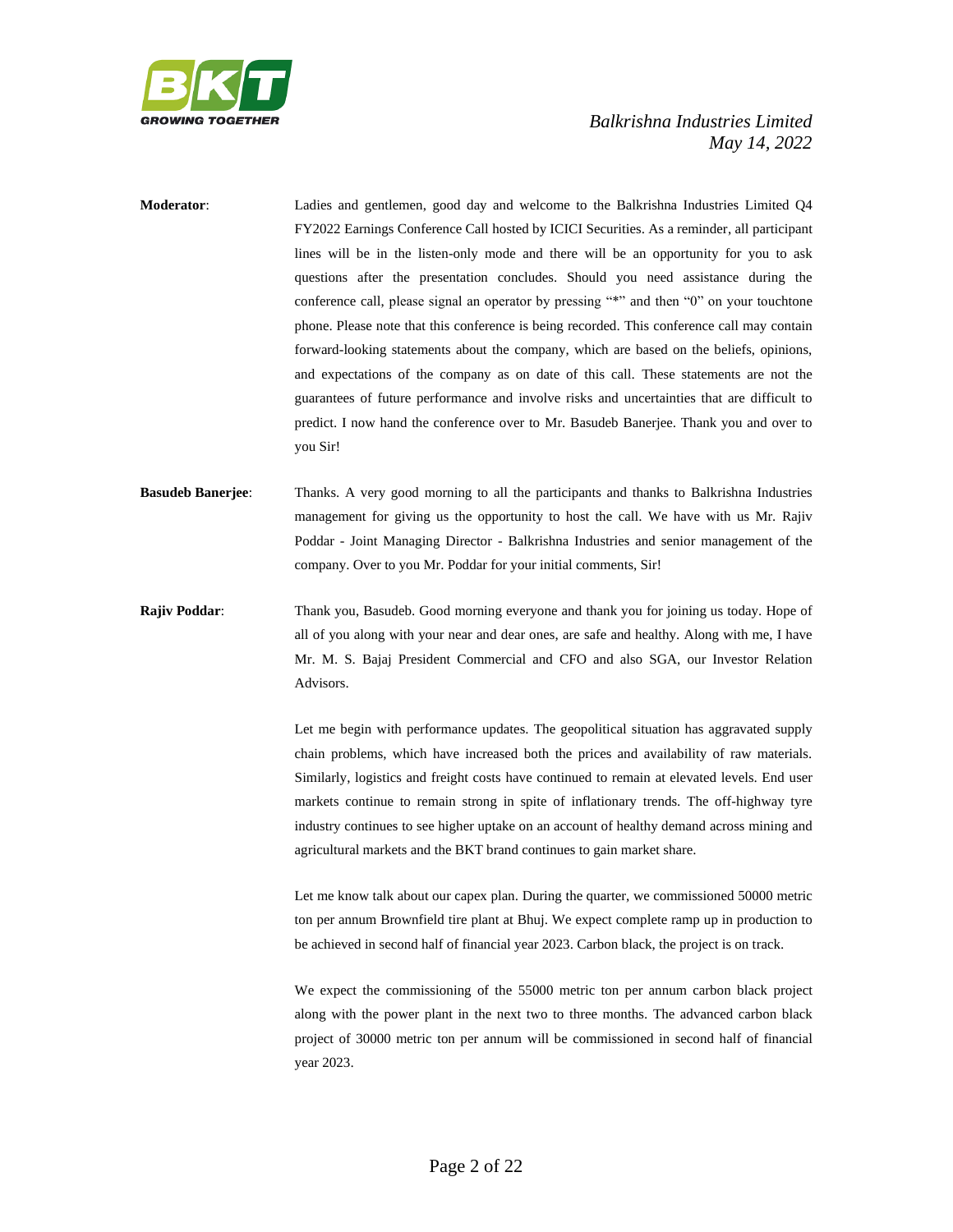

In November 2021, the board had decided capex at the old Waluj plant at a cost of 350 Crores, for simplicity we will term the old plant as Waluj I; however, the board of directors have now decided to keep this capex investment on hold and continue the operations of the plant in order to have unhindered production and cater to the strong demand and quicker production scheduled demanded by end customer.

As you are aware, the new plant in Waluj now termed as Waluj 2 was commissioned in September 2021, which has a capacity of 30000 metric ton per annum. The total full capacity profile is 360000 metric ton per annum, which will be available by end of financial year 2023.

The board of directors has declared a final dividend of Rs.4 per share in addition to the three interim dividends of Rs.4 per share each and a special dividend of Rs.12 per share announced earlier in financial year 2022, thus the total dividend will be Rs.28 per share.

With this, I now move on to the operation highlights. Our sales volume for the quarter was 77119 metric ton, a growth of 13% year-on-year. For financial year 2022, sales volume stood at 288795 metric ton registering a growth of 27% year-on-year.

Our standalone revenue for the quarter stood at 2432 Crores, which includes realized gain on foreign exchange pertaining to 58 Crores. For financial year 2022, revenue stood at 8419 Crores, which includes realized gains on foreign exchange pertaining to the sales of 152 Crores.

For financial year 2022, 54% of sales came from Europe, 18% from India, 17% from America and the balance from Rest of the World. In terms of channel contribution, 69% was contributed from the replacement segment in financial year 2022 while OEM contributed 28% with the balance coming from offtake.

In terms of category, agricultural segment contributed 66% in the financial year 2022, whilst OTR, industrial and construction contributed to 31% and the balance from other segments. The standalone EBITDA for the quarter was at 576 Crores with a margin of 23.7%.

The EBITDA for the quarter was impacted by higher logistic cost, which has moved up almost 400 basis points quarter-on-quarter basis. In addition to this, we also saw higher power costs. For financial year, EBITDA stood at 2182 Crores with the margin of 25.9%. Other income for the quarter stood at 52 Crores while unrealized loss stood at 21 Crores. For financial year 2022, other income stood at 185 Crores while unrealized gain stood at 39 Crores.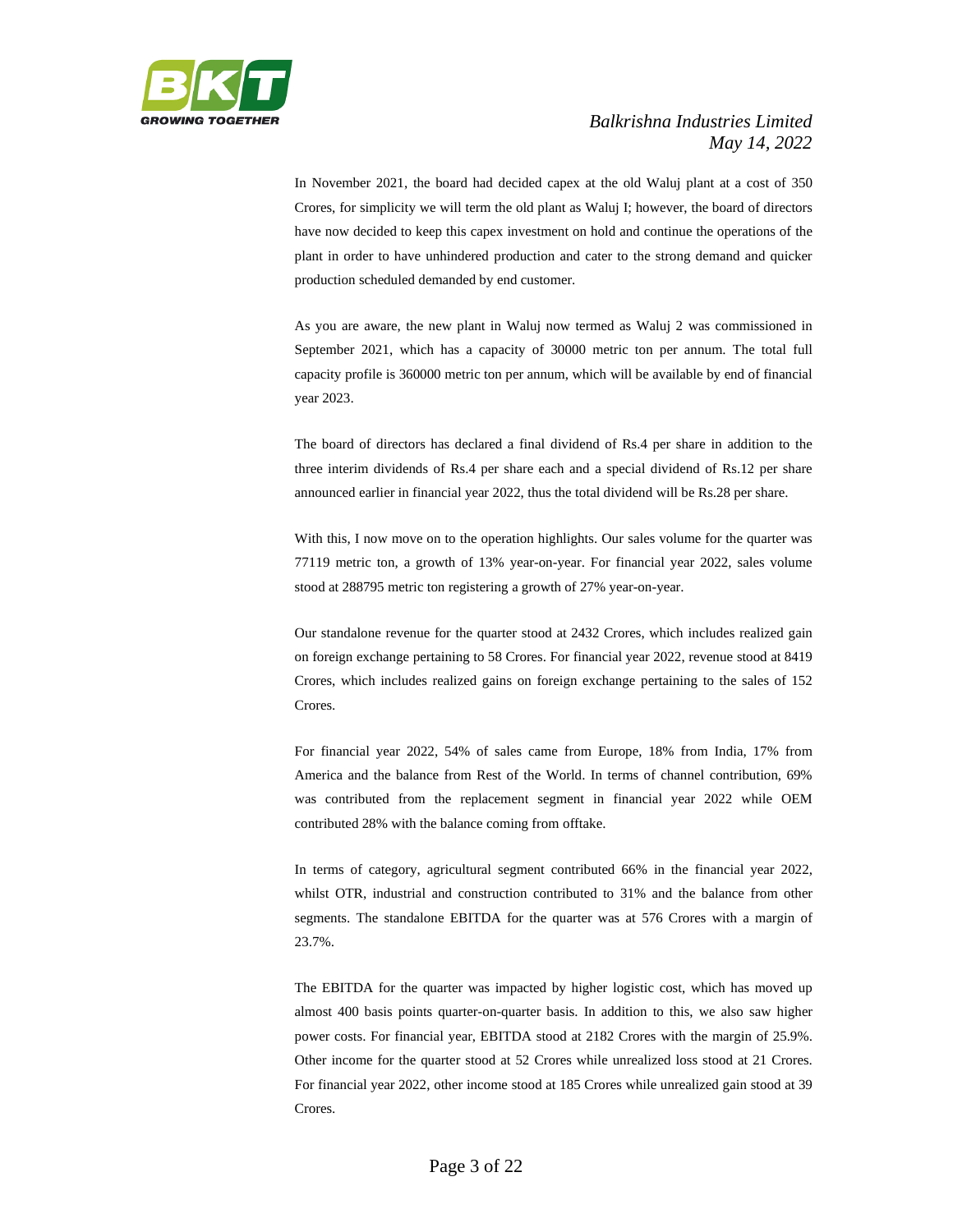

Coming to the net forex item for the quarter we had a net forex gain of Rs.56 Crores, which includes realized gain of 77 Crores and unrealized loss of 21 Crores. For the financial year 2022, we had a net forex gain of 246 Crores, which includes realized gain of 207 Crores and unrealized gain of 39 Crores. Profit after tax stood for the quarter was recorded at 374 Crores while for the financial year 2022, profit after tax stood at 1411 Crores. The financial year 2022, profit after tax was impacted by the crystallization of contingent liability to the tune of Rs.65.4 Crores post completion of certain tax assessment, which was charged in the Q1 and Q2 of the financial year.

Our gross debt stood at 2443 Crores at the end of March, 31, 2022, of which about 1942 Crores is relating to working capital debt, our cash and cash equivalent over at 1932 Crores. For financial year 2022, we incurred a total capex of 1023 Crores on new capex program of the allocated 1900 Crores project.

For Q4 financial year 2022, Euro hedge rate was at Rs.86.5, forward hedge rate currently stands at around 85 levels. For financial year 2023, we expect to clock volumes of 320000 metric ton to 330000 metric ton considering the capacity enhancements from ongoing capex will be available towards the end of first half of the financial year.

With this, I conclude my opening remarks and leave the floor open for Q&A. Thank you.

**Moderator**: Thank you. We will now begin the question and answer session. Ladies and gentlemen, we will wait for a moment while the question queue assembles. We have the first question from the line of Ashutosh Tiwari from Equirus Securities. Please go ahead.

**Ashutosh Tiwari**: Sir, congratulations on good numbers. Firstly, you mentioned the hedge rate, how much for the quarter realized rate?

**Rajiv Poddar**: 86.5.

**Ashutosh Tiwari**: 86.5 and 85 will go subsequently?

**Rajiv Poddar**: Yes.

**Ashutosh Tiwari**: Secondly on the Waluj plant, we had mentioned earlier that this plant cannot be used, so is it like the plant emission is still usable or we will incur that capex later on?

**Rajiv Poddar:** At the moment, it is usable and since there is a strong demand we are continuing to use it and we will decide at a later date about how to go about the planned investment.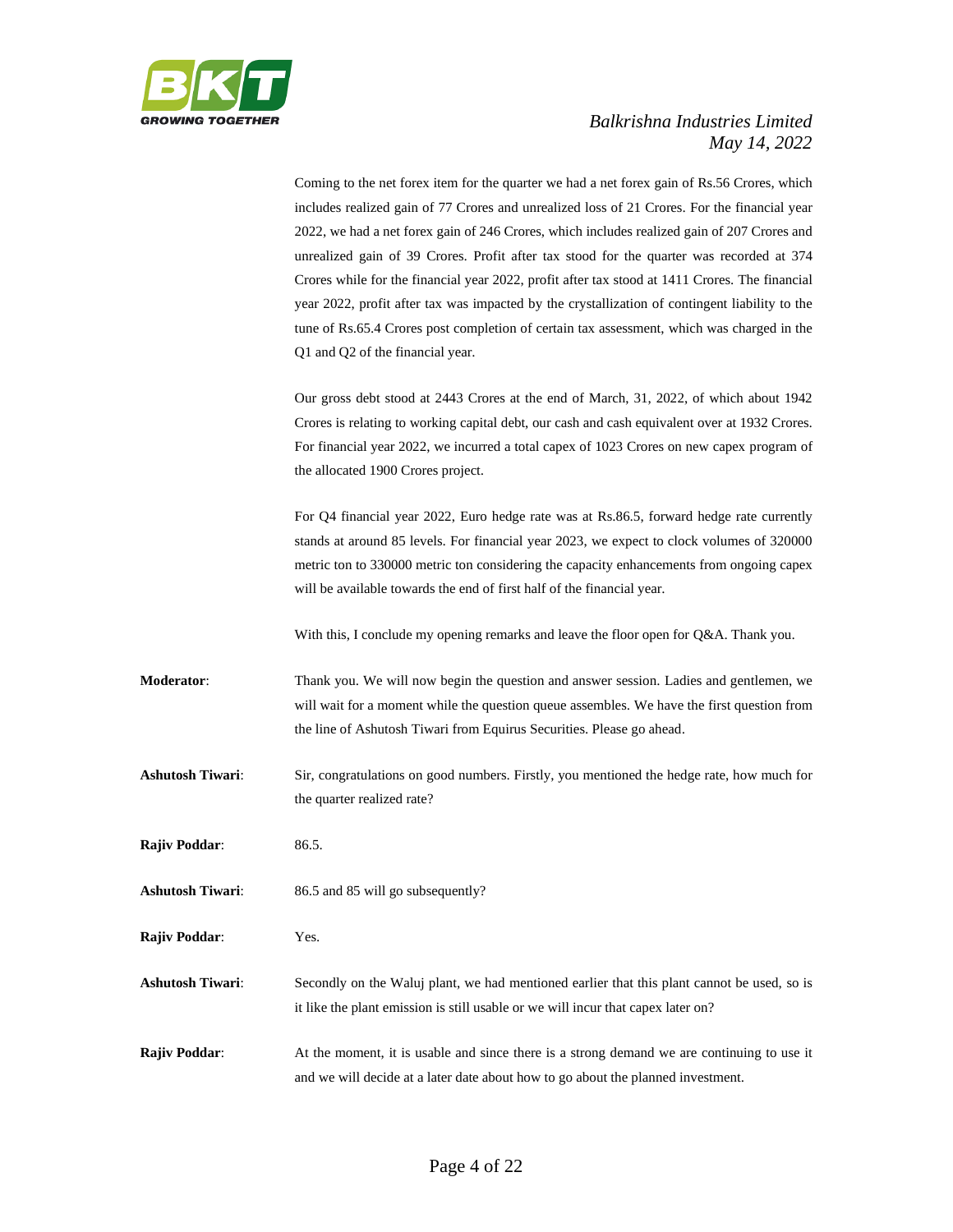

| <b>Ashutosh Tiwari:</b> | So, in that case what is the capex for 2023 and 2024 you can provide?                                                                                                                                                                                                                                                                                                                                                                                                                                                          |
|-------------------------|--------------------------------------------------------------------------------------------------------------------------------------------------------------------------------------------------------------------------------------------------------------------------------------------------------------------------------------------------------------------------------------------------------------------------------------------------------------------------------------------------------------------------------|
| Rajiv Poddar:           | Roughly 900 Crores.                                                                                                                                                                                                                                                                                                                                                                                                                                                                                                            |
| <b>Ashutosh Tiwari:</b> | 900 Crores capex?                                                                                                                                                                                                                                                                                                                                                                                                                                                                                                              |
| Rajiv Poddar:           | Yes, 1900 is the total project, I think we have done roughly just over 1000, so the balance<br>will come it is roughly 900 Crores for next year.                                                                                                                                                                                                                                                                                                                                                                               |
| <b>Ashutosh Tiwari:</b> | Lastly if I may ask, the demand is strong, any colour on the inventory, the distribution<br>channels and all, is that normal where it stands today?                                                                                                                                                                                                                                                                                                                                                                            |
| Rajiv Poddar:           | Yes, it is normal as per whatever standing is normal.                                                                                                                                                                                                                                                                                                                                                                                                                                                                          |
| <b>Ashutosh Tiwari:</b> | Around three months or so?                                                                                                                                                                                                                                                                                                                                                                                                                                                                                                     |
| Rajiv Poddar:           | Yes.                                                                                                                                                                                                                                                                                                                                                                                                                                                                                                                           |
| <b>Ashutosh Tiwari:</b> | Thank you, Sir.                                                                                                                                                                                                                                                                                                                                                                                                                                                                                                                |
| Moderator:              | Thank you. We have the next question from the line of Siddhartha Bera from Nomura.<br>Please go ahead.                                                                                                                                                                                                                                                                                                                                                                                                                         |
| <b>Siddharth Bera:</b>  | Thanks for the opportunity. Sir, my first question is on the freight cost, so even if I look at<br>quarter-on-quarter on a per ton basis, it has jumped sharply by about 50% and if you look at<br>the freight indices and all, it has not jumped that sharply, so I mean also a factor of<br>availability and why is that does not show sharply and if you can just highlight about the<br>outlook they should expect these type of certain levels to continue or we expect that there is<br>some dip in the current quarter? |
| Rajiv Poddar:           | Basically, there we had some old contracts which were running in the earlier part of the year<br>that is why you did not see the impact so sharply earlier, they came and we have to<br>renegotiate the contract, which are negotiated at the current place, which led to this kind of<br>impact, I mean the full picture is captured into the costing because the new contracts have<br>come in place.                                                                                                                        |
| Siddhartha Bera:        | Sir, we likely to continue for some of the period?                                                                                                                                                                                                                                                                                                                                                                                                                                                                             |
| M. S. Bajaj:            | Current rates are likely to stay. We do not foresee any immediate relief in the freight.                                                                                                                                                                                                                                                                                                                                                                                                                                       |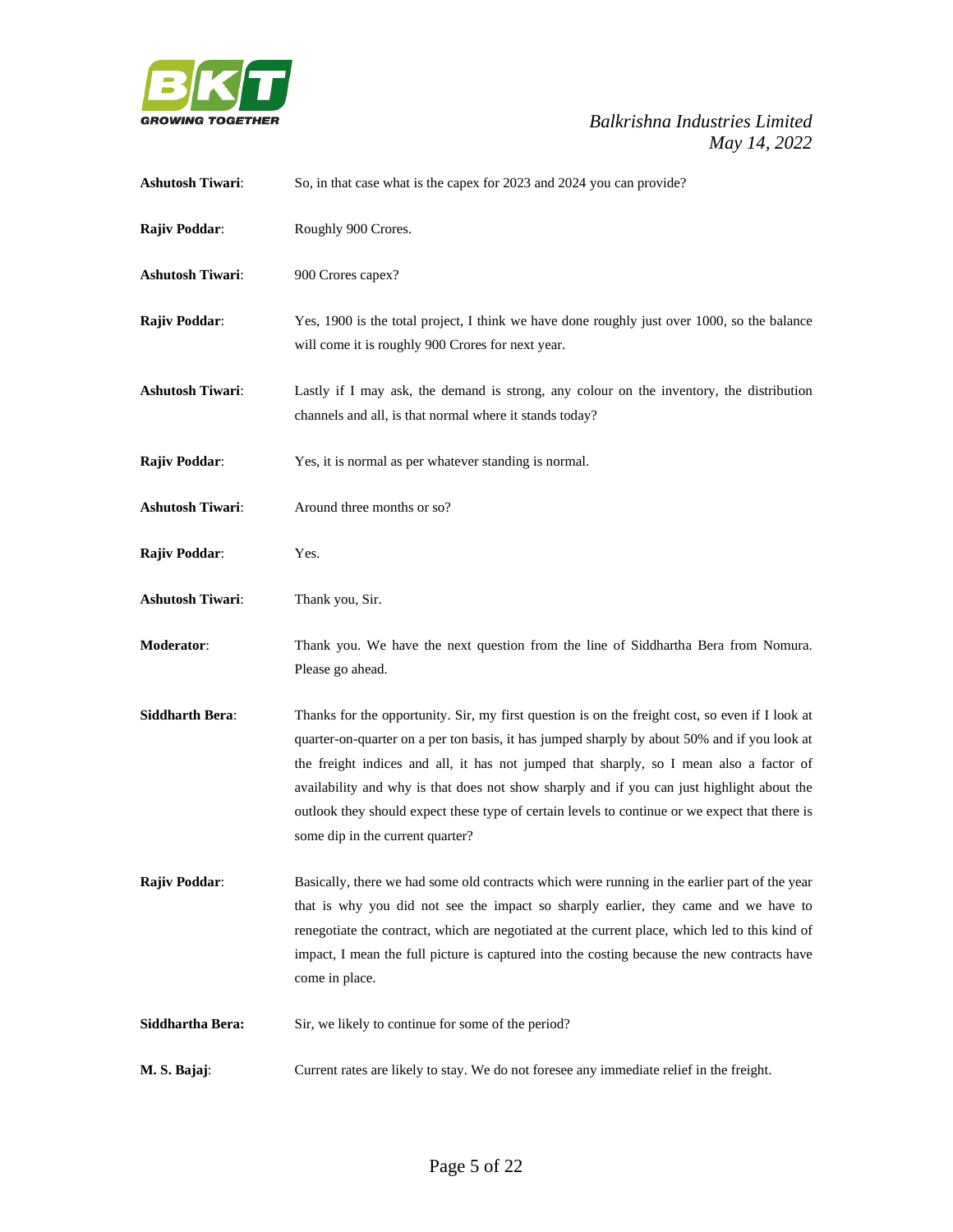

- **Siddhartha Bera:** Got it and second is on the demand side now if you look at the capacity, we will already be touching close to the fixed capacity in the second half a quarterly run rate basis, so what is the plan for next year, I mean given the current capacity I think the next year growth will be at probably low single digits with full capacity so any plans on the capacity side, how you are looking to expand from here on going ahead?
- **Rajiv Poddar:** It is on the drawing board, the whole team is working on the drawing board. As soon as we have something more specific we will come to the board and once the board approves we will announce it, but we are on the drawing board phase of for future expansion.
- **Siddhartha Bera:** But generally by the time you plan it, how long will it take for the capacity to come on stream?

**Rajiv Poddar:** Between 18 and 24 months.

- **Siddhartha Bera:** 18 to 25 months, okay, the last question is on the working capital side, we have seen a very sharp run this year specifically on the inventory and all, so the next year, how do you expect this, should we expect a similar level of working capital or you believe that it may come down?
- **Rajiv Poddar:** Basically working capital will remain at these levels, see there are three reasons which has contributed to that, one is the overall turnover of the company has grown, number two the lead times have ground because the higher shipping periods and availability, so that realization of the money is going to take that period and thirdly the raw material cost has also gone up, which is leading to higher purchase price, so all the three combinations coming together has had an impact on the working capital, which we do not see a major relief and that, so we expect it be at these levels.

**Siddhartha Bera:** Okay, got it. I will come back in the queue for more questions.

**Moderator**: Thank you. We have the next question from the line of Jinesh Gandhi from Motilal Oswal Financial Services. Please go ahead.

**Jinesh Gandhi:** Sir, can you talk about the price increase has taken in fourth quarter and in Q1 so far?

**Rajiv Poddar:** Fourth quarter we had taken price increase towards the end of February or beginning of March and that was to the tune of 2% to 3% and we are planning to take another price increase in June to the extent of 3% to 4%.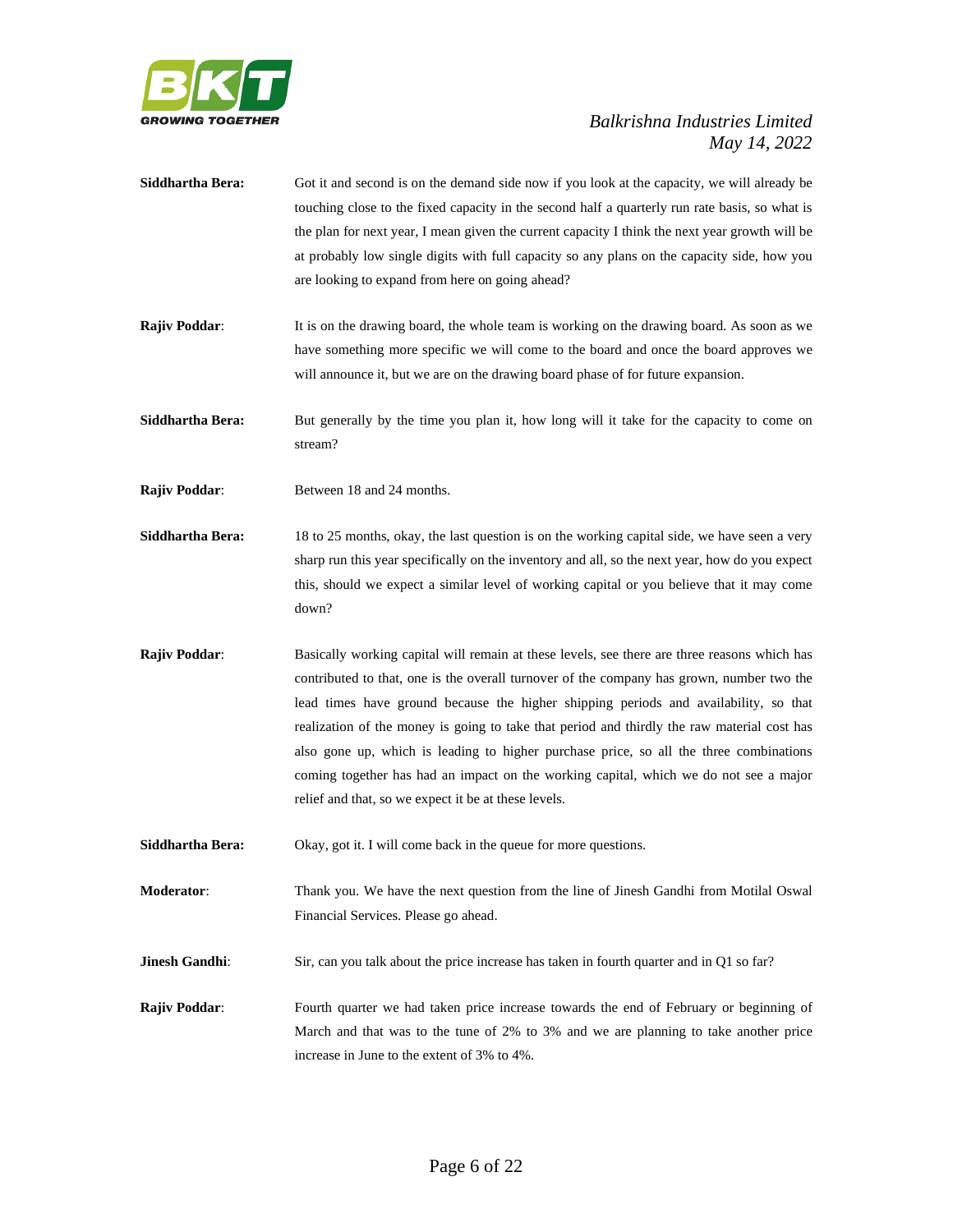

| Jinesh Gandhi:       | Sir, in that context, what has made to this 7% QqQ increase in blended realization in the<br>forth quarter?                                                                                                                                                                  |
|----------------------|------------------------------------------------------------------------------------------------------------------------------------------------------------------------------------------------------------------------------------------------------------------------------|
| <b>Rajiv Poddar:</b> | Basically whatever price increase we have taken in Q3, the full impact of that will come in<br>Q4.                                                                                                                                                                           |
| Jinesh Gandhi:       | Okay and the carbon black sales for Forth quarter and FY2022, less than 3%?                                                                                                                                                                                                  |
| M.S. Bajaj:          | Less than 3%.                                                                                                                                                                                                                                                                |
| Jinesh Gandhi:       | So, for the fourth quarter and today?                                                                                                                                                                                                                                        |
| M.S. Bajaj:          | Yes.                                                                                                                                                                                                                                                                         |
| Jinesh Gandhi:       | Lastly with respect to the underlying demand environment in case of slashing of interest<br>rates and money supply ease out and commodity prices cool off, do you expect the demand<br>also to moderate from where we are or in our product or there is no much correlation? |
| Rajiv Poddar:        | At this stage we see a good demand and what we are getting and what we are hearing is that<br>it should remain strong for the near future so we would like to maintain that.                                                                                                 |
| Jinesh Gandhi:       | Thanks and fall back in queue.                                                                                                                                                                                                                                               |
| Moderator:           | Thank you. We have the next question from the line of Ronak Sarda from Systematix.<br>Please go ahead.                                                                                                                                                                       |
| <b>Ronak Sarda:</b>  | Thanks for the opportunity. Sir, firstly on the financial numbers, if you can highlight what<br>was the quarter four cost of key raw materials natural rubber, synthetic rubber and the<br>others?                                                                           |
| M.S. Bajaj:          | Natural rubber was around Rs.150 a kg, carbon was around Rs.98 to Rs.100 a kg, and fabric<br>approximately Rs.375 a kg.                                                                                                                                                      |
| <b>Ronak Sarda:</b>  | Now carbon black consumption is largely from the captive usage or still buying from<br>outside?                                                                                                                                                                              |
| <b>Rajiv Poddar:</b> | No, 100% from captive usage.                                                                                                                                                                                                                                                 |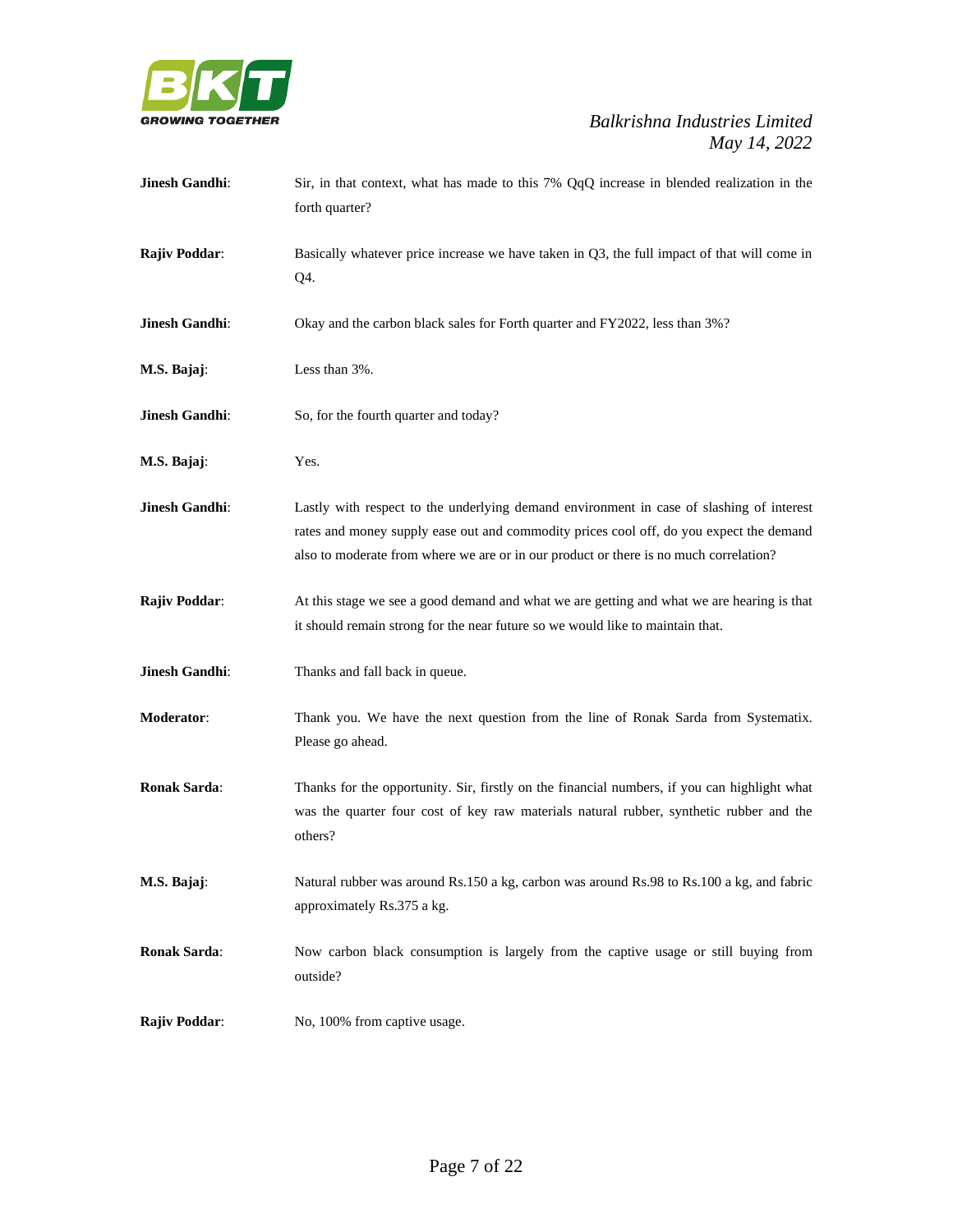

- **Ronak Sarda**: Okay, great, so just followup here, I think the domestic tire manufacturers other than yourselves, the raw material for natural rubber, the natural rubber prices have already increased up to 180 and beyond can explain what is helping us in this scenario?
- **M.S. Bajaj**: Currently, natural rubber prices are around 165 to 170, 172 levels, earlier it was 180 also is that what you are telling, now in last 10 to 15 days it is much low and we are hopeful that now it should continue on the current levels for the next couple of months.

**Ronak Sarda:** That is understandable, but for us you think 150 was the average?

- **M.S. Bajaj**: The prices, is including custom duty, etc., our price because majority is export, so our price per kg will be always lesser.
- **Ronak Sarda:** Got it, second more your thoughts on the treasury management for the last three years we have seen cash balance is increasing and even short-term borrowings being at a very elevated level, in this year we have seen now long-term borrowing is coming, we are overall in a net debt position so how do you see this both gross debt and a high amount of cash, what is the thought process there?
- **Rajiv Poddar:** Ultimately, we will use the money for capex, so that it what the plan is.
- **Ronak Sarda:** Right, but I mean we are already on almost 98 Crores of cash, I do not think that the large capex plan coming through?
- **Rajiv Poddar:** If you see the debt cost is about 0.5%, so it is within the things so you know having the treasury and having the debt is not, there is a certain arbitrage.

**Ronak Sarda:** Debt cost continues to remain at such a low level right now?

**Rajiv Poddar**: Yes.

- **Ronak Sarda:** Sure and finally a follow up on the inventory side, we understand the increase in the cost, but if we calculate on number of days it has gone beyond 75 days in the current year, which has largely been below in that 50 days range, so what would explain that given we are in short on capacity or is this just a one of item here in this?
- **Rajiv Poddar:** No, we will see the availability of raw materials has an impact so we have to procure and keep, secondly availability on outward shipment is also an issue, so that is also adding, so it is a combination of both these things, which have added to these things, so as it cools off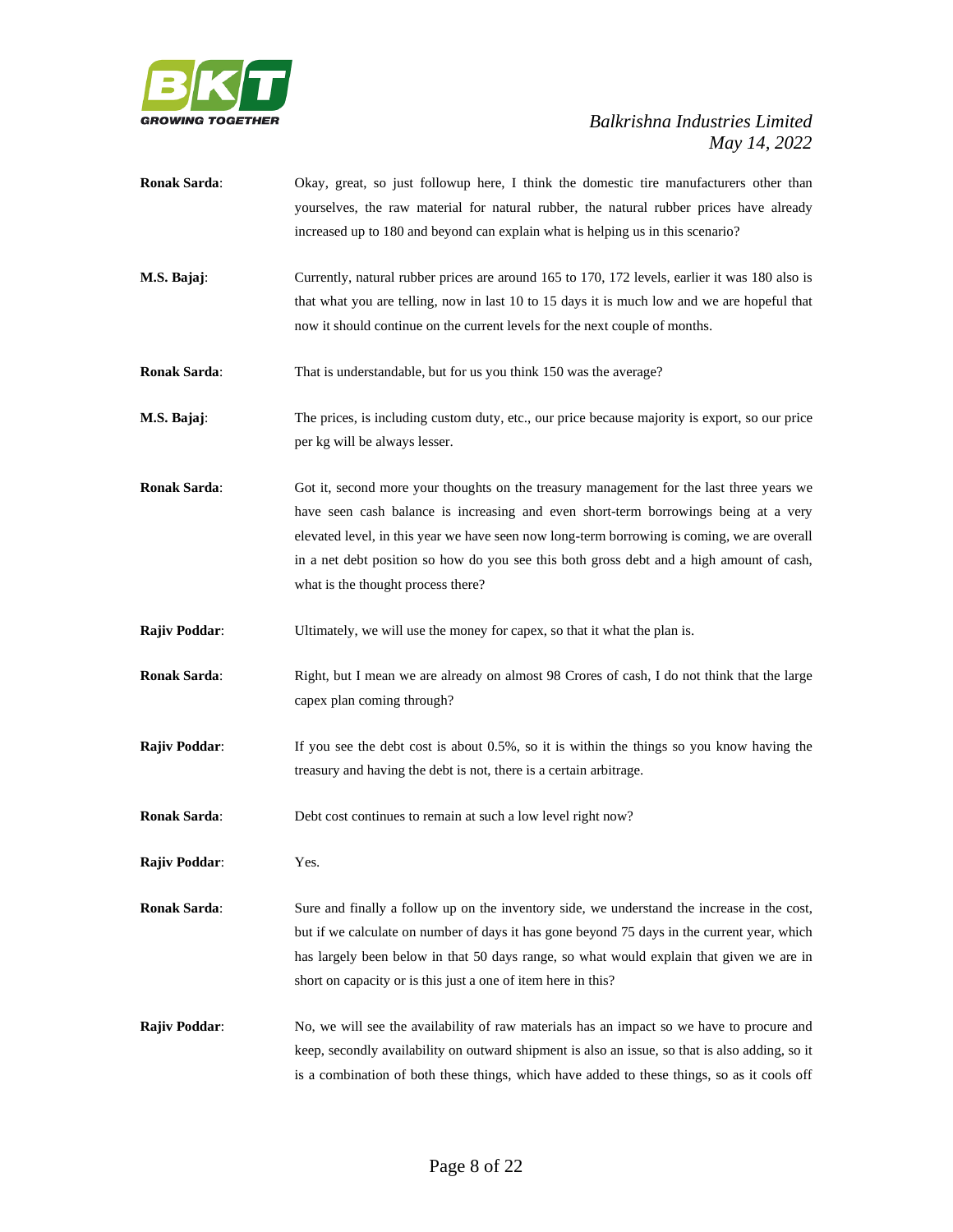

and availability of containers eases out and all you will see this come back again to those levels, but till then it will sustain at these levels.

**Ronak Sarda:** Got it. Thank you.

**Moderator**: Thank you. We have the next question from the line of Ankit Kanodia from Smart Sync Services. Please go ahead.

**Ankit Kanodia**: Thank you for taking my question. My first question is regarding the difference if I compare the FY2021 number and FY2022 numbers, so in volume terms what we see is that a year our share from India market was around 22% to 23%, which has come down to 17% and correspondingly we have seen a rise in the share of Europe, so is it a mix of Europe doing well and in India you are seeing demand or what is the scenario, can you throw some light?

- **Rajiv Poddar:** There were two issues, which have impacted this, one there was a very strong demand from Europe in export market and secondly, in the first half of this year COVID impact in India with certain shut downs and other issues, which have impacted so there is nothing else which has impacted this.
- **Ankit Kanodia**: So, the demand remains strongly even in India and how are we played in terms of our distribution reach may be in the coming year compared to last year?
- **Rajiv Poddar**: We have a pan India distribution network.
- **Ankit Kanodia**: One last question was regarding in one of your focus area you mention in your presentation will penetrate America, but when we see the volume share it remains almost at the same level what it was in the last year, so what are we actually doing and what are the plans for the coming year in the future to increase that share?
- **Rajiv Poddar:** If you see the actual numbers of dispatcher and percentage, the percentage remain same, but if you are talking of higher percentage for higher number know, if you see the growth in America, has been substantial in the last two years, but percentage wise it remain same because our base also grown, so what bases you are comparing 250 your sales were 280 to 290, so that base 17% if you see the actual number it is grown, in tonnage term there is a substantial increase.
- Ankit Kanodia: Right and anything else I mean any particular strategy, which you are following there in America, if you would like to throw some light on that, what we are doing?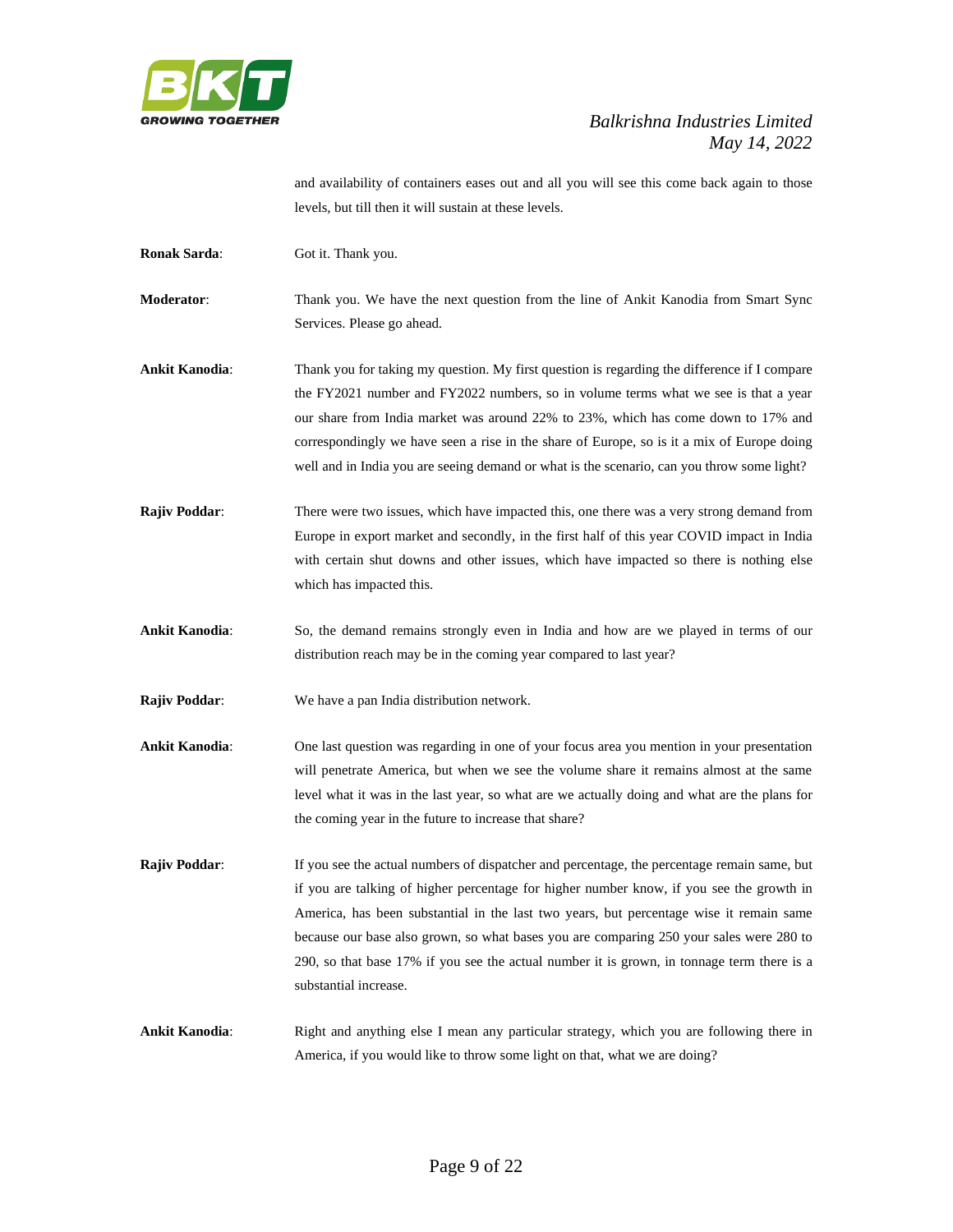

| <b>Rajiv Poddar:</b>  | Following this what strategy, we have put in place a couple of years back we are seeing the     |
|-----------------------|-------------------------------------------------------------------------------------------------|
|                       | benefit of that and we would like to continue with the same strategy.                           |
| <b>Ankit Kanodia:</b> | Thank you so much.                                                                              |
| Moderator:            | Thank you. We have the next question from the line of Amyn Pirani from JP Morgan.               |
|                       | Please go ahead.                                                                                |
| <b>Amyn Pirani:</b>   | Thanks for the opportunity. Sir, I just wanted to get some more understanding on the non-       |
|                       | commodity cost inflation, you talked about freight costs and also power costs, so power         |
|                       | costs has gone up for you a because of the increase in power tariffs or is it because there     |
|                       | have been power shut downs and you having to use more backup and diesel genset?                 |
| <b>Rajiv Poddar:</b>  | So, it is a combination of all the things, so the power tariff have also gone up and where we   |
|                       | have our own power plants and all, there the cost of coal and gas has also gone up and          |
|                       | wherein certain cases power cut outs as well from the government, so we have to run our         |
|                       | DG sets, which led to a higher cost.                                                            |
| <b>Amyn Pirani:</b>   | Sir, going forward given that in this quarter that the coal situation has become tougher at     |
|                       | least that is what we hear, are you facing more un-plans like, that is impact production is     |
|                       | what I am trying to understand?                                                                 |
| Rajiv Poddar:         | No, we have a full backup in fact as I said in my opening speech that the new power plant in    |
|                       | Bhuj should also be operational in the next two to three months, which will have an             |
|                       | additional benefit of availability to us for our goods production, so that should ease of some  |
|                       | of the cost of the power for us over there.                                                     |
| <b>Amyn Pirani:</b>   | So, availability should improve, but the coal price and coal availability will continue to be a |
|                       | problem, as it is for everyone, is that a fair thing to say?                                    |
| Rajiv Poddar:         | Absolutely, you are fair.                                                                       |
| <b>Amyn Pirani:</b>   | Thanks a lot.                                                                                   |
| Moderator:            | Thank you. We have the next question from the line of Abhishek Jain from Dolat Capital.         |
|                       | Please go ahead.                                                                                |
| <b>Abhishek Jain:</b> | Thanks for the opportunity, Sir. manufacturing cost was expected to increase entirely           |
|                       | because of the high energy and RM cost, how do you see opportunity in terms of increase in      |
|                       | realization of your products?                                                                   |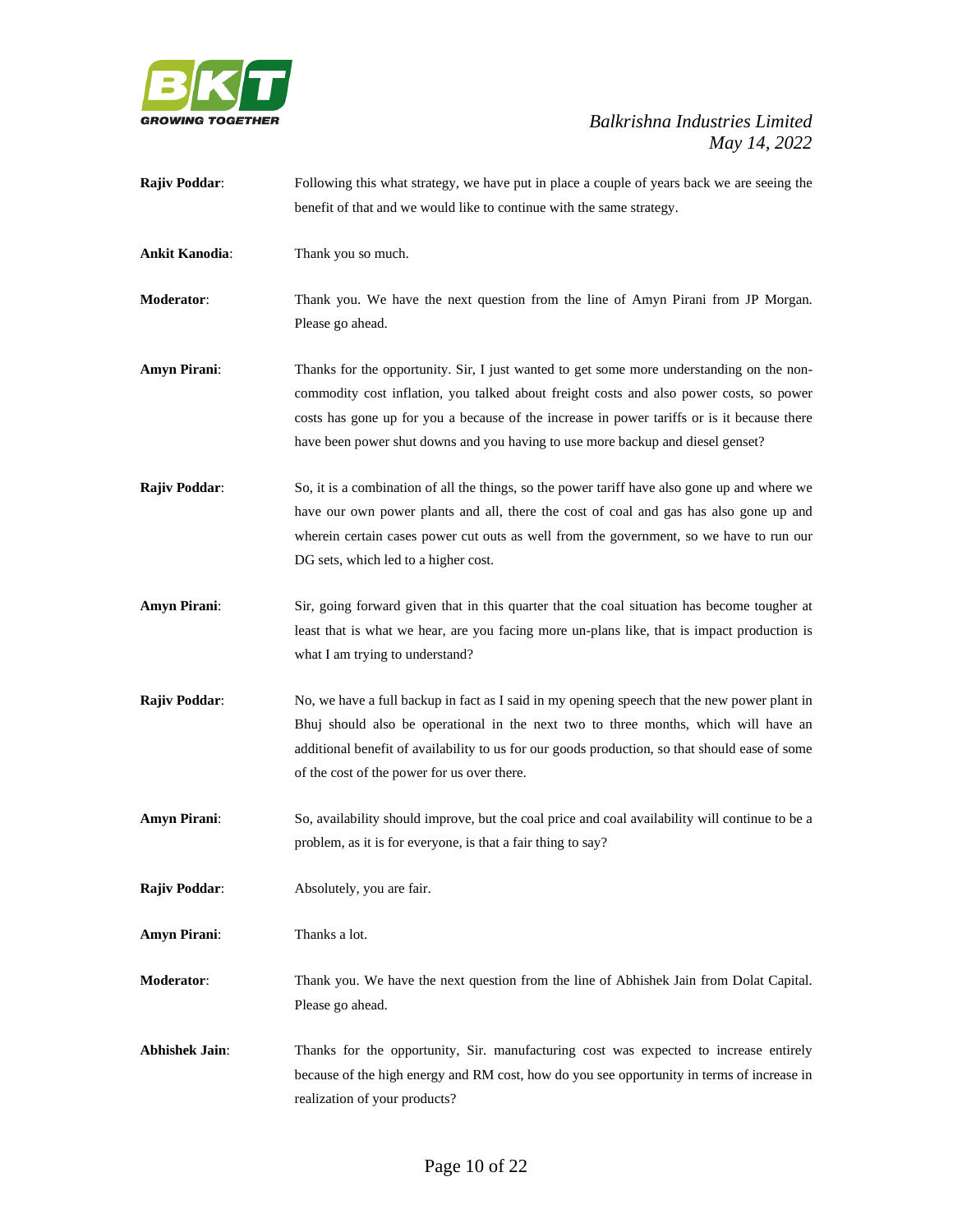

- **Rajiv Poddar:** So we are working on that and that is why we have not been able to pass on this kind of price increase and also we are continuing to pass on the price increase because it is the increase for everybody and more so for the players in the western part of the world.
- **Abhishek Jain**: Sir, because this ongoing wars Ukraine and Russia, you have shutdown their plant in the Ukraine and Russia, so do you see the benefits of it in your business?
- **Rajiv Poddar:** I think that benefit was I mean the demand for BKT branded product was anyway strong and continuing to grow, so that was continuing without the thing also, so I do not think there is any impact in that sense on the demand per se because the war, but overall the demand has been strong anyway, so it is not because the war that this is created, so even post the war we see the demand to remain strong.
- **Abhishek Jain:** I am talking about the benefit in the realization because we have seen a sharp increase in the realization, so most probably it is because of the parking freight cost, but also you have taken the price hike in this quarter?
- **Rajiv Poddar**: Yes, because we have been able to pass it onto the enduser, the cost which has been passed on is even though the realization has increased because you are passing on the impact of the cost and that has always been the case, it is not a matter of demand or supply.
- **Abhishek Jain**: So, what is the gap between your price and the competitor price right now?
- **Rajiv Poddar:** 12% to 15% from tier 1.
- **Abhishek Jain**: So, there is no plan for the increase the prices in the coming months for you?
- **Rajiv Poddar:** I mean that should remain at these levels, so that will continue.
- **Abhishek Jain**: Thank you, Sir. That is all from my side.
- **Moderator**: Thank you. We have the next question from the line of Vimal Goel from Union AMC. Please go ahead.
- **Vimal Goel:** Sir, thank you for the opportunity. Sir, just a long-term industry question and what is the relevance of BKT is, we have seen a strong demand environment for quite some time now, I think the last downtrend that we saw was in that climatic conditions that we saw in Europe, post that the industry has held in the past, so do you think there are some structural changes that have happened in the industry so that the growth has happened or is it that Balkrishna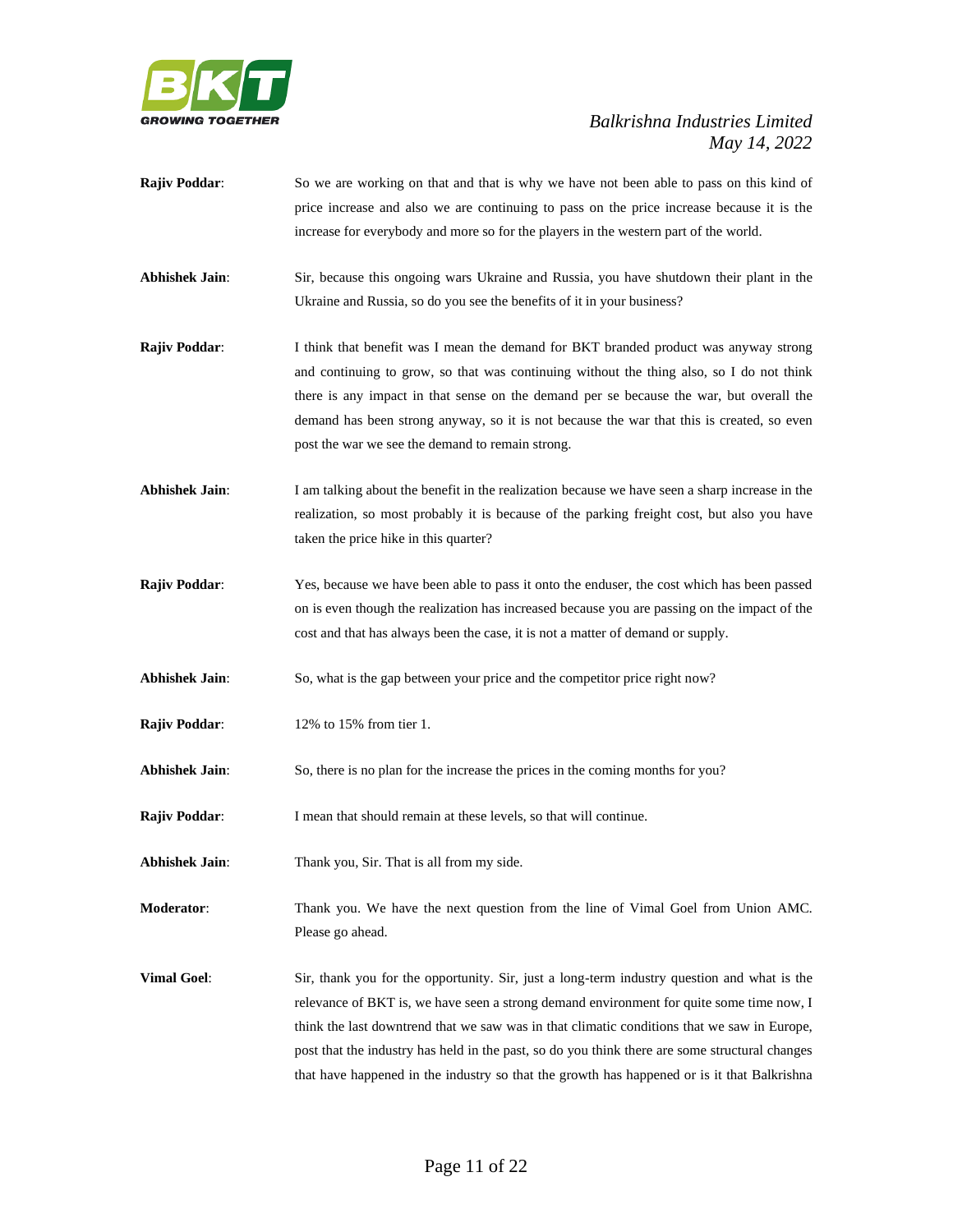

has continued to take market share and going forward the inherent cyclicality of this industry will continue, but Balkrishna will continue that?

- **Rajiv Poddar:** It is a mix of both, there has been some demand as well and also the growth of BKT brand, the marketing in the brand building equity exercise that we were doing now paying off and that is why we are able to create a stronger demand for the BKT branded product, which has resulted in the Balkrishna growing at a quicker phase in the market that means we are taking market share.
- **Vimal Goel:** But, do you believe that this industry will continue to remain typical in nature?
- **Rajiv Poddar**: Yes.
- **Vimal Goel:** Got it. Sir, secondly on your margin outlook, the demand given the fact that other costs remain volatile, do you want to comment on the margin outlook going forward in the context of the current cost environment?
- **Rajiv Poddar:** So, we have always maintained and I always said that our endeavour will be to maintain an EBITDA of 28% to 30% on long-term sustainable basis, do not look at it quarter-on-quarter or each quarter by quarter because that can separate based on a variable cost, I were ever endeavor is to maintain an EBITDA a margin of 28% to 30%, which will be on a long-term sustainable basis that is always said and we held that older statement even today on a longterm basis.
- **Vimal Goel:** Right, Sir, last question would be the increase in inventory that we are seeing some of the contribution would also have come from your carbon black would that be correct?
- **Rajiv Poddar:** No, this is basically for other raw materials and shipping costs, you know because of availability of container we have to plan and to keeps hold, it is not a matter of carbon black, it is a overall for the tire business.
- **Vimal Goel:** Right, so you do not have any inventory that has been kept in the carbon black branches?
- **Rajiv Poddar:** No, there is a nominal inventory, because that is all mainly local, so there is not a program of shipping availability over there, so from a raw material perspective of the carbon black as the outward supply to the customers, so that is not an issue.
- **Vimal Goel:** Got it, Sir. Fair enough, Sir. Thank you so much and all the very best for FY2023.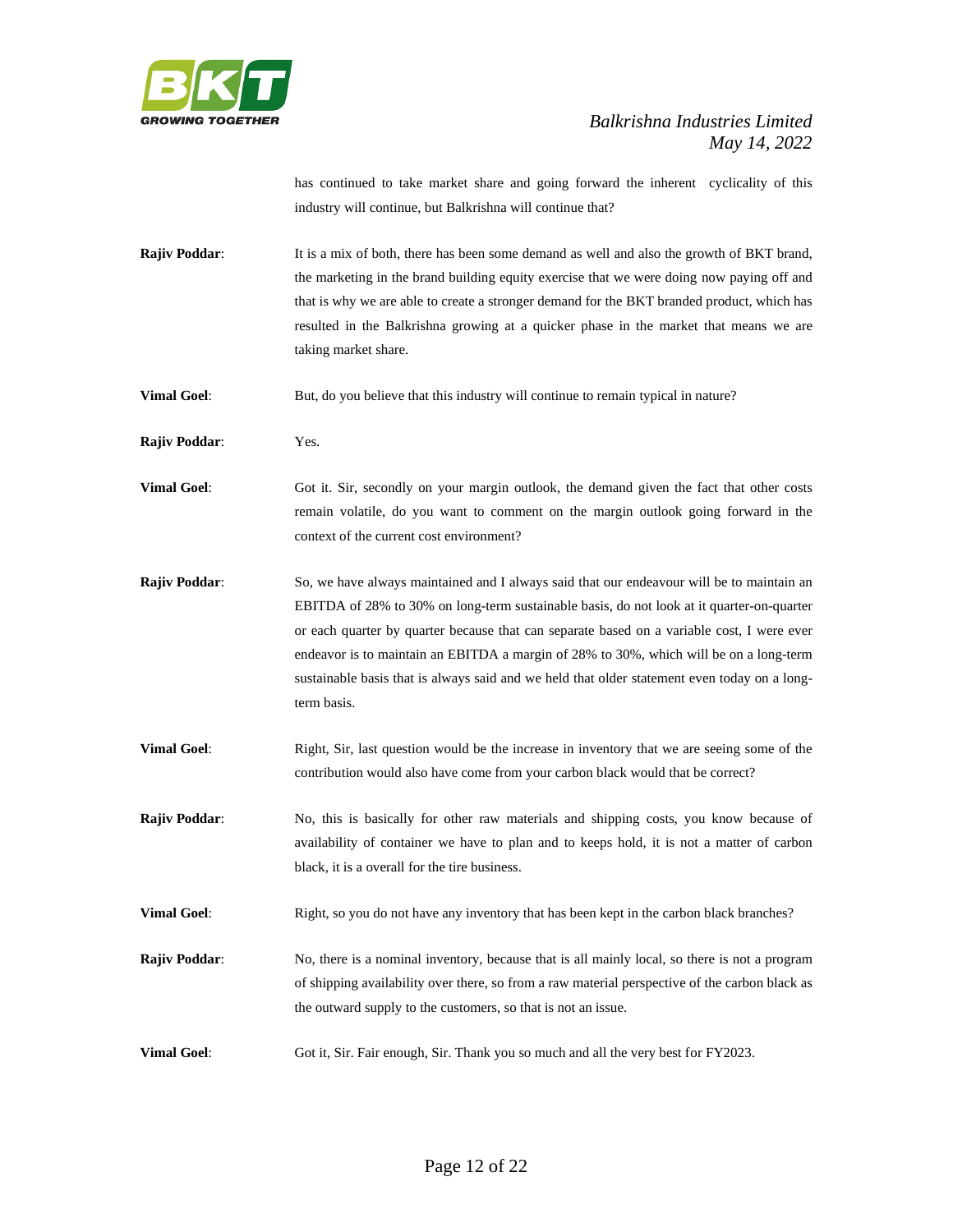

- **Moderator**: Thank you. We have the next question from the line of Arvind Sharma from Citibank. Please go ahead.
- **Arvind Sharma**: Good morning, Sir. My first question is on the capacity build up, if you could just enumerate how to build on the current capacity, I think 285 for the last year since the Waluj I plant is expected to provide around 25000 that is not coming I believe so how enclose playing the capacity buildup from here on?
- **Rajiv Poddar:** So, basically Waluj, what we were trying to build up we are continuing, we are not stopping to refurbish it, so the old plant will continue and that is already being producing tire so that will continue to produce, our endeavour is with all the projects that we have taken this year we will see at between 320 and 330 metric ton and eventually by the end of it, we will be at 360000 ton for the following financial year.
- **Arvind Sharma**: That 360 include the 25000 metric tons that you are planning to us?
- **Rajiv Poddar:** Yes, that is already running, so we are not stopping the plant which is running that is why the production capacity will continue already in the system.
- **Arvind Sharma**: My question was increment of 25000 ton so right now your capacity 285 plus 55 that is right now?
- **Rajiv Poddar**: Yes, it is 285 plus 50, you know the 50 is being ramped up, which will come in towards the full production will be coming towards the end of the second half of this year I mean the end of this year, so in the second half you will see the benefit of that 50000 come in and the 25, which is from Waluj will continue, so we are not stopping that because there is a strong demand, we are not stopping that, so that is all already in the system, which will continue, so earlier we are trying to stop that, republish it and then restart it, but now we are not stopping it so that 25 will always, it is already in the system and will continue.
- **Arvind Sharma**: Fine, thanks a lot, Sir. Sir, second question, I missed gross and net debt position for FY2022 end and the balance sheet has now turned out to be net debt you know Balkrishna used to be net cash company, any targets that you have going forward in terms of balance sheet health, possibly in terms of debt and cash?
- **Rajiv Poddar:** So, basically I read in my opening statement, our gross debt stood at Rs.2443 Crores at the end of March 31, 2022, of which Rs.1942 Crores is relating to working capital debt and 500 Crores is the long term towards the project and our cash and cash equivalent is Rs.1932 Crores.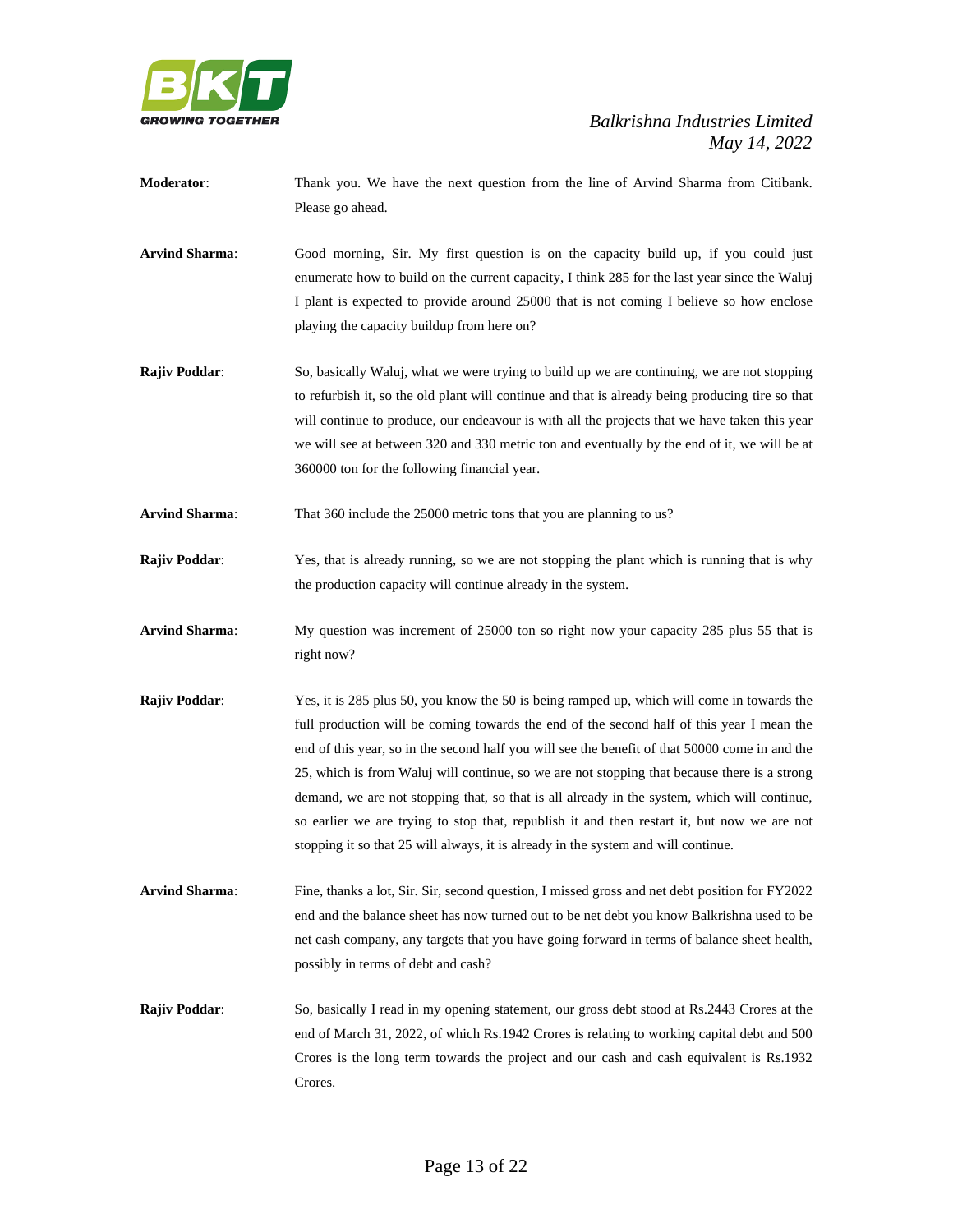

| <b>Arvind Sharma:</b> | So, that 1942 Crores is likely to draw down by this way?                                                                                                                                                                                                                                                                                                                                                                      |
|-----------------------|-------------------------------------------------------------------------------------------------------------------------------------------------------------------------------------------------------------------------------------------------------------------------------------------------------------------------------------------------------------------------------------------------------------------------------|
| Rajiv Poddar:         | Yes.                                                                                                                                                                                                                                                                                                                                                                                                                          |
| <b>Arvind Sharma:</b> | Thanks, Sir and that is all from my end. Thank you so much.                                                                                                                                                                                                                                                                                                                                                                   |
| Moderator:            | Thank you. We have the next question from the line of Lokesh Manik from Vallum Capital.<br>Please go ahead.                                                                                                                                                                                                                                                                                                                   |
| <b>Lokesh Manik:</b>  | Good morning Rajiv and team. My question was on the increase in the freight cost, so you<br>mention that these are coming on the lag effects and we were having negotiations of new<br>contracts, so just a question on that, do we have volume visibility in these contracts, we do<br>not be exposed risk to this cost, lower volumes and higher freight cost going forward if the<br>customer reduces the volume off take? |
| Rajiv Poddar:         | No, there is no volume linked bonus or anything linked to the costing contracts, it is a very<br>simple contract, this is valid for this duration it is not related that you will get some extra<br>bonus or extra discount if you reach a certain milestone number.                                                                                                                                                          |
| <b>Lokesh Manik:</b>  | No, you can reduce the volume of uptake would that impact us would the cost will go down<br>disproportionately?                                                                                                                                                                                                                                                                                                               |
| Rajiv Poddar:         | It is based on per container basis so whatever I explained it is per container basis that is<br>what will be charged.                                                                                                                                                                                                                                                                                                         |
| <b>Lokesh Manik:</b>  | Understood, second was on the energy crisis in Europe, so have you seen your competition<br>base issues with production planning and maybe some volume would have been diverted to<br>us through market share gain, are you seeing that benefit is coming in?                                                                                                                                                                 |
| Rajiv Poddar:         | No, we are not able to comment on our competitor's status.                                                                                                                                                                                                                                                                                                                                                                    |
| <b>Lokesh Manik:</b>  | Fair enough. That is it from my side.                                                                                                                                                                                                                                                                                                                                                                                         |
| Moderator:            | Thank you. We have the next question from the line of Joseph George from IIFL. Please go<br>ahead.                                                                                                                                                                                                                                                                                                                            |
| <b>Joseph George:</b> | Thank you. I have two questions, one is on the hedges that you have for the euro for<br>FY2023, could you tell us what percent of your FY2023 expected Euro revenues are hedged<br>and at what rate?                                                                                                                                                                                                                          |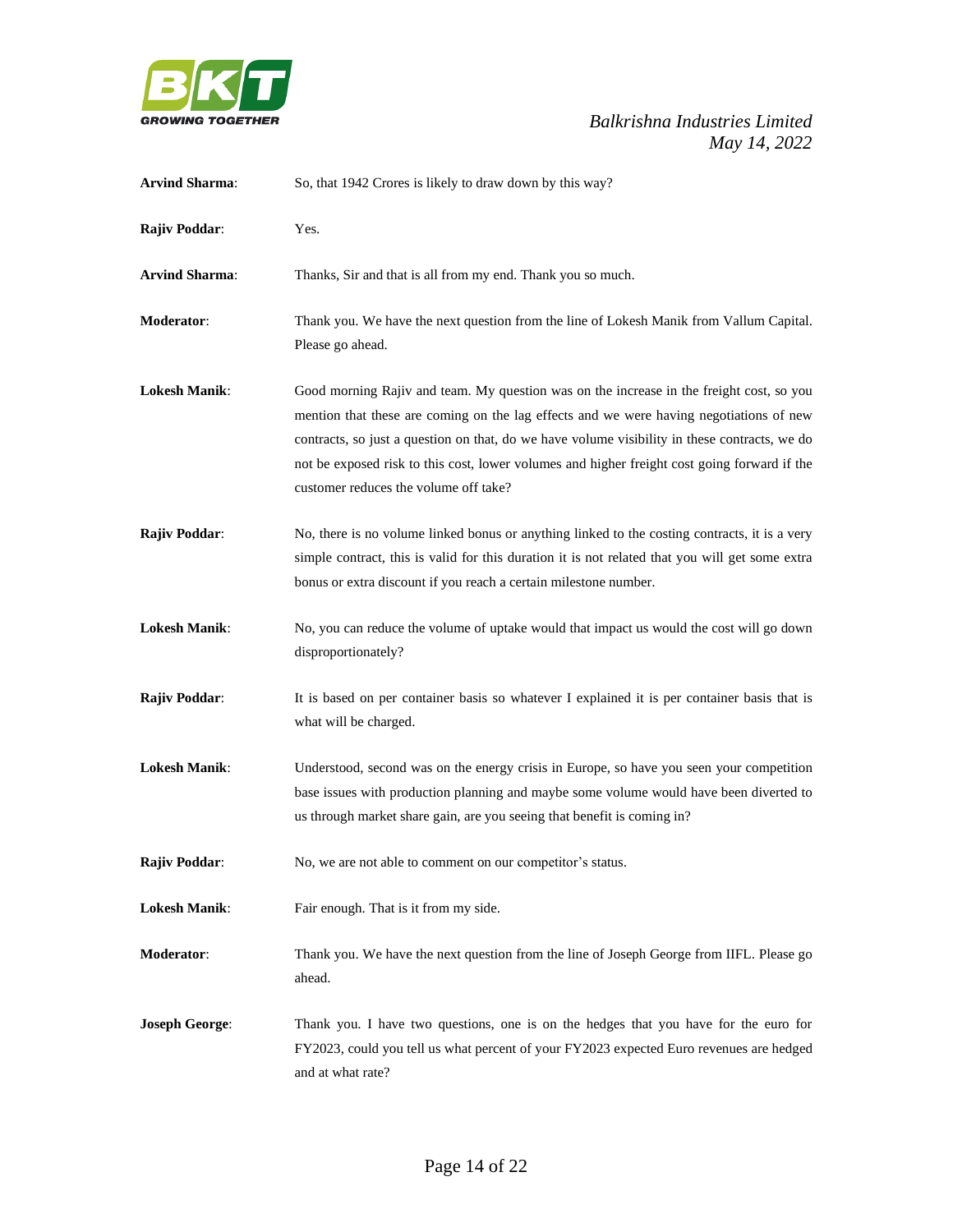

| <b>Rajiv Poddar:</b>  | So, full year expect average realization of 85.                                                                                                                                                                                                                                                                                                                                                                                                               |
|-----------------------|---------------------------------------------------------------------------------------------------------------------------------------------------------------------------------------------------------------------------------------------------------------------------------------------------------------------------------------------------------------------------------------------------------------------------------------------------------------|
| <b>Joseph George:</b> | 85 and all of it is hedged at this point, FY2023?                                                                                                                                                                                                                                                                                                                                                                                                             |
| Rajiv Poddar:         | Almost we are hedging, also 85 for the full year.                                                                                                                                                                                                                                                                                                                                                                                                             |
| <b>Joseph George:</b> | What was the similar you know the realization for the full year FY2022?                                                                                                                                                                                                                                                                                                                                                                                       |
| Rajiv Poddar:         | FY2022 was 87.3.                                                                                                                                                                                                                                                                                                                                                                                                                                              |
| <b>Joseph George:</b> | Understood and Sir, the second question was in relation to your margin guidance you<br>mentioned that your medium to long-term margin guidance 28% to 30%, but when you look<br>at FY2023 given inflation, given higher operating expenses, etc., do you see you will be<br>able to bucket yourself in that range or that would be plus?                                                                                                                      |
| Rajiv Poddar:         | That is our endeavour to be in that range, we are working toward that, but because of the<br>volatile conditions outside of the cost, variable cost moment so volatile at the moment is<br>difficult to comment for short-term, but long-term definitely our endeavour is to be there in<br>that bracket.                                                                                                                                                     |
| <b>Joseph George:</b> | Okay, so in other words compared to the margins what we have seen in $Q3$ and $Q4$ , which<br>is around 24% to 25% pressures or do you think the worst in terms of margin is captured in<br>what we have seen in the last couple of quarters?                                                                                                                                                                                                                 |
| Rajiv Poddar:         | It is difficult to say because there is so much of volatility on the variable cost, but you can<br>see you have always been trying to pass on as much as we can and we are working toward<br>the next price increase already planned for June, so that is what in our control and we are<br>trying to do that so quite hopeful that we work toward our goal of 28% to 30%.                                                                                    |
| <b>Joseph George:</b> | Got it, Sir. Thank you.                                                                                                                                                                                                                                                                                                                                                                                                                                       |
| <b>Moderator:</b>     | Thank you. We have the next question from the line of Sonal Gupta from L&T Mutual<br>Fund. Please go ahead.                                                                                                                                                                                                                                                                                                                                                   |
| <b>Sonal Gupta:</b>   | Good morning and thanks for taking my question. Sir, coming back to the logistics cost, so<br>if I look at your Q3 commentary, you had said that costs were higher than what we passed<br>on, but it is coming down and therefore we have not taken any further increases in Q4 and<br>now you are saying that the freight cost has jumped by almost like 400 basis points Q-o-<br>Quarter, so just trying to understand I mean what changed really speaking? |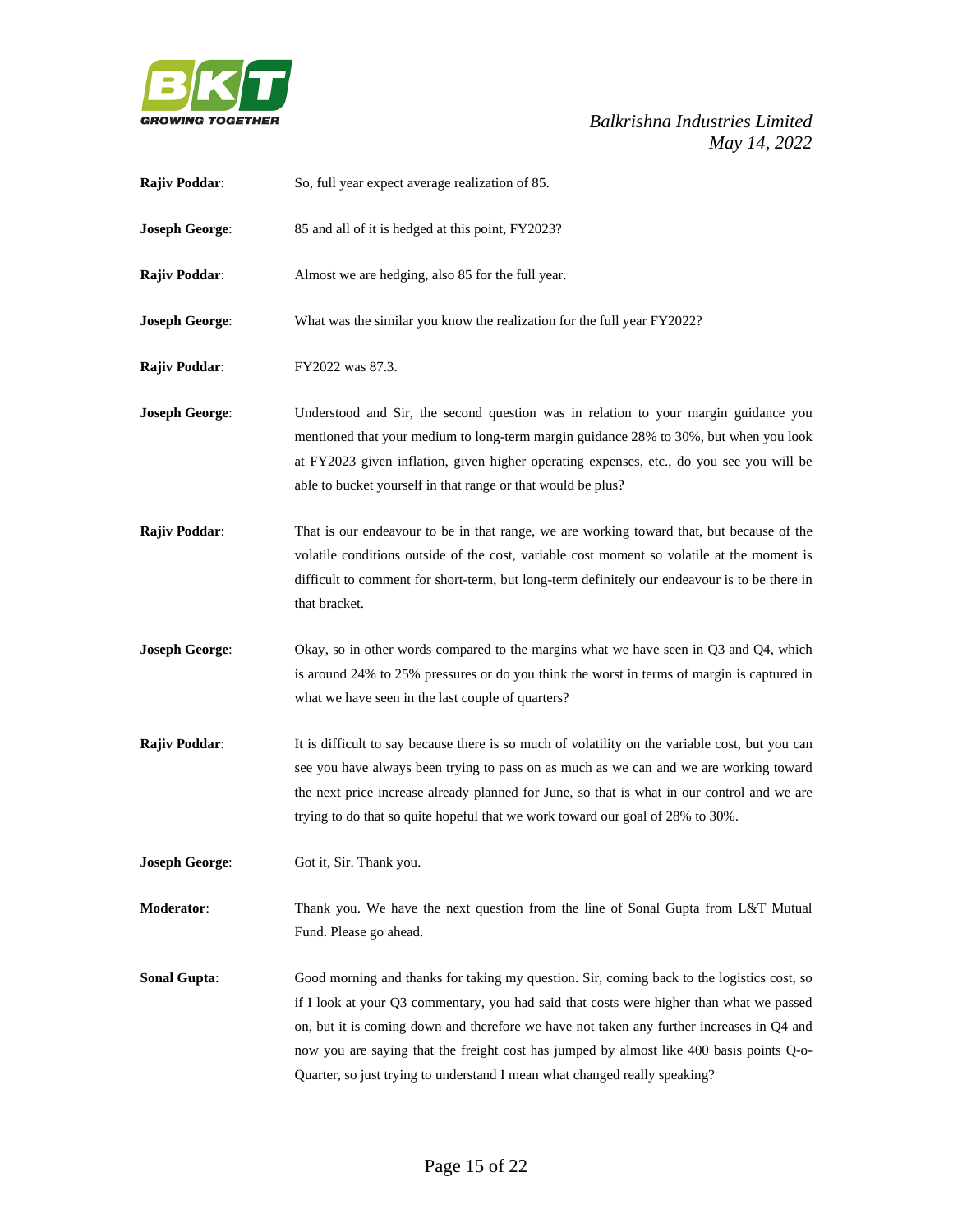

| Rajiv Poddar:        | So, that was the visibility we had to do during the call and after that the contracts which are<br>getting over we were negotiating and those did not come on in place, so the freight costs<br>went up after the call and that is we have to take a call for price increase or just after the call<br>also we took a price increase in February-March and now we are taking another one, so it<br>was a reaction on the cost that went up? |
|----------------------|---------------------------------------------------------------------------------------------------------------------------------------------------------------------------------------------------------------------------------------------------------------------------------------------------------------------------------------------------------------------------------------------------------------------------------------------|
| <b>Sonal Gupta:</b>  | What is the price increase call in February-March in Q4 that you have taken?                                                                                                                                                                                                                                                                                                                                                                |
| Rajiv Poddar:        | 2% to 3%.                                                                                                                                                                                                                                                                                                                                                                                                                                   |
| <b>Sonal Gupta:</b>  | 2% to 3% and this is largely like freight surcharge sort of a thing of this like overall price<br>increase?                                                                                                                                                                                                                                                                                                                                 |
| Rajiv Poddar:        | Overall price increase.                                                                                                                                                                                                                                                                                                                                                                                                                     |
| <b>Sonal Gupta:</b>  | Okay and also on the power costs like you mentioned you have a new power plant coming<br>up in Bhuj in three months, could you just talk about how much of your capacity will<br>become I mean how much will be captive the northern source and what sort of savings you<br>will get?                                                                                                                                                       |
| Rajiv Poddar:        | So, Bhuj will be fully captive through our power plant, we will be receiving at our own, the<br>other plants will be depending on the grid so that is how it will be working.                                                                                                                                                                                                                                                               |
| <b>Sonal Gupta:</b>  | What is the size of this, now many megawatts for this?                                                                                                                                                                                                                                                                                                                                                                                      |
| Rajiv Poddar:        | 20 megawatt, so 20 megawatt is already there and the new one will be additional 20<br>megawatt.                                                                                                                                                                                                                                                                                                                                             |
| <b>Sonal Gupta:</b>  | Okay and this coal based or what is it?                                                                                                                                                                                                                                                                                                                                                                                                     |
| Rajiv Poddar:        | Yes, coal based.                                                                                                                                                                                                                                                                                                                                                                                                                            |
| <b>Sonal Gupta:</b>  | And just last question was on Russia, I mean would you have a sense of what percentage of<br>like the European agri market production of tires comes from Russia?                                                                                                                                                                                                                                                                           |
| <b>Rajiv Poddar:</b> | No, we do not have that number.                                                                                                                                                                                                                                                                                                                                                                                                             |
| <b>Sonal Gupta:</b>  | Sure, thank you so much.                                                                                                                                                                                                                                                                                                                                                                                                                    |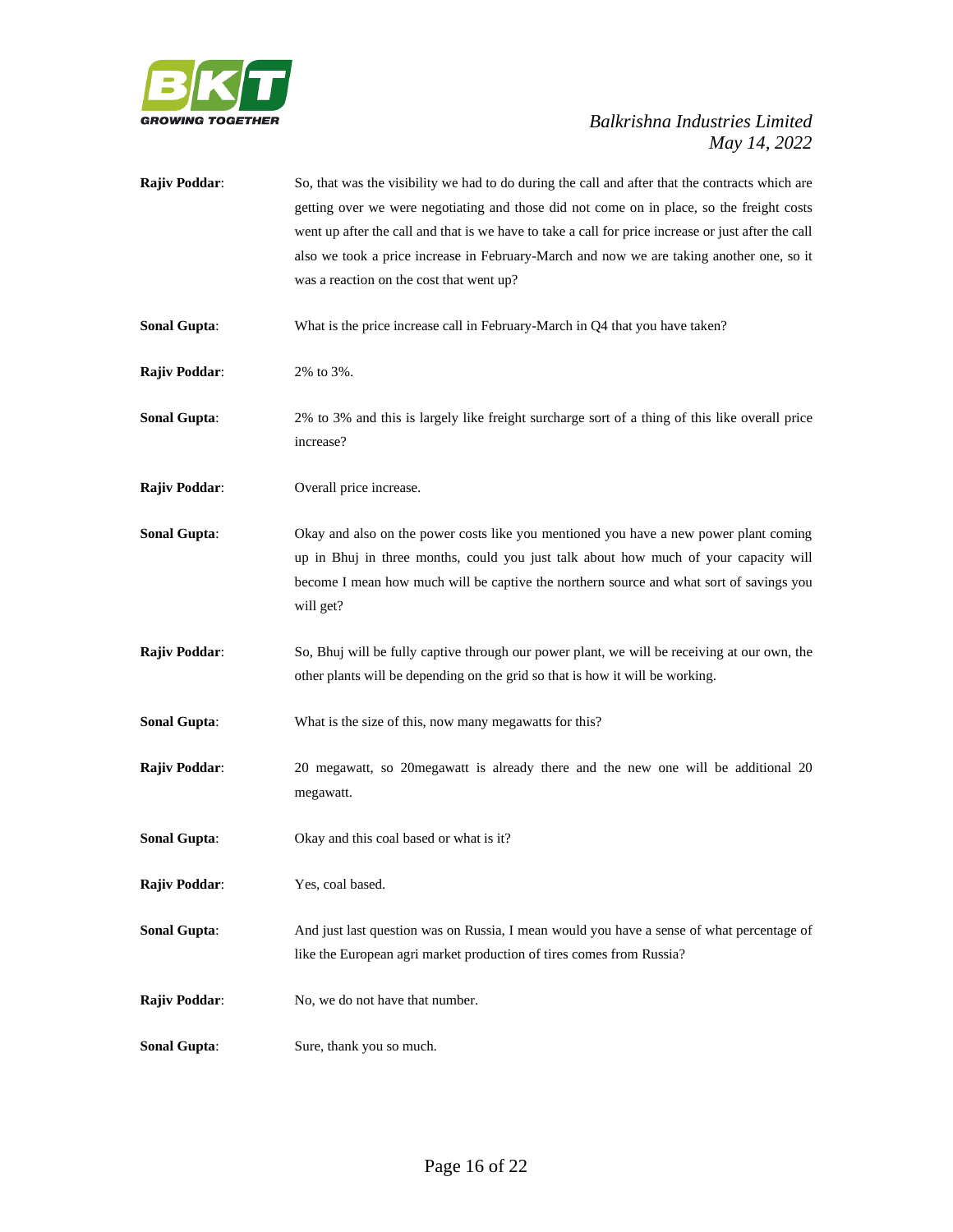

| <b>Moderator:</b> | Thank you. We have the next question from the line of Trilok form Dymon Asia. Please go |
|-------------------|-----------------------------------------------------------------------------------------|
|                   | ahead.                                                                                  |

- **Trilok**: Good afternoon, Sir. I just wanted to obviously hear your thoughts particularly with regards to the demand because that accusation is there across the country, but cycle has been a bit longer compared to last cycle, so have you seen any impact on demand like our segment or do you think despite so much higher prices the demand continues to grow and stable that is point one and probably can answer that, I can go to the next question?
- **Rajiv Poddar:** So at the moment we see the demand to continue to remain strong, we hope it continues and we are quite confident that it will continue to remain strong.
- **Trilok**: So, so far what you are trying to say is all the price that you are trying to pass on you is completely absorbed and there is no visibility of any kind of volume moderating or stagnating?
- **Rajiv Poddar:** No.
- **Trilok**: And when you alluded to the differential of March, the price increase even competitors is between 12% to 15% even now, do you see that your gap narrowing or you know do you think it can farther because you guys are operating at a margins which is still in a much better than what we are doing?
- **Rajiv Poddar:** So, we will continue to keep the gap of 12% that will be 12% to 15%, we will continue to keep that gap.
- **Trilok**: And then this just to reconfirm the capacity that you have expanded will start from October is that fair assumption to make?
- **Rajiv Poddar**: Towards the end of first half of this financial year and it will slowly ramp up and you will see the impact coming towards the second half of the financial year.
- **Trilok:** And how long it will take for the full ramp up of the capacity?
- **Rajiv Poddar:** Three to six months.
- **Trilok**: Understood, thank you.
- **Moderator**: Thank you. We have the next question from the line of Chirag Shah from Edelweiss. Please go ahead.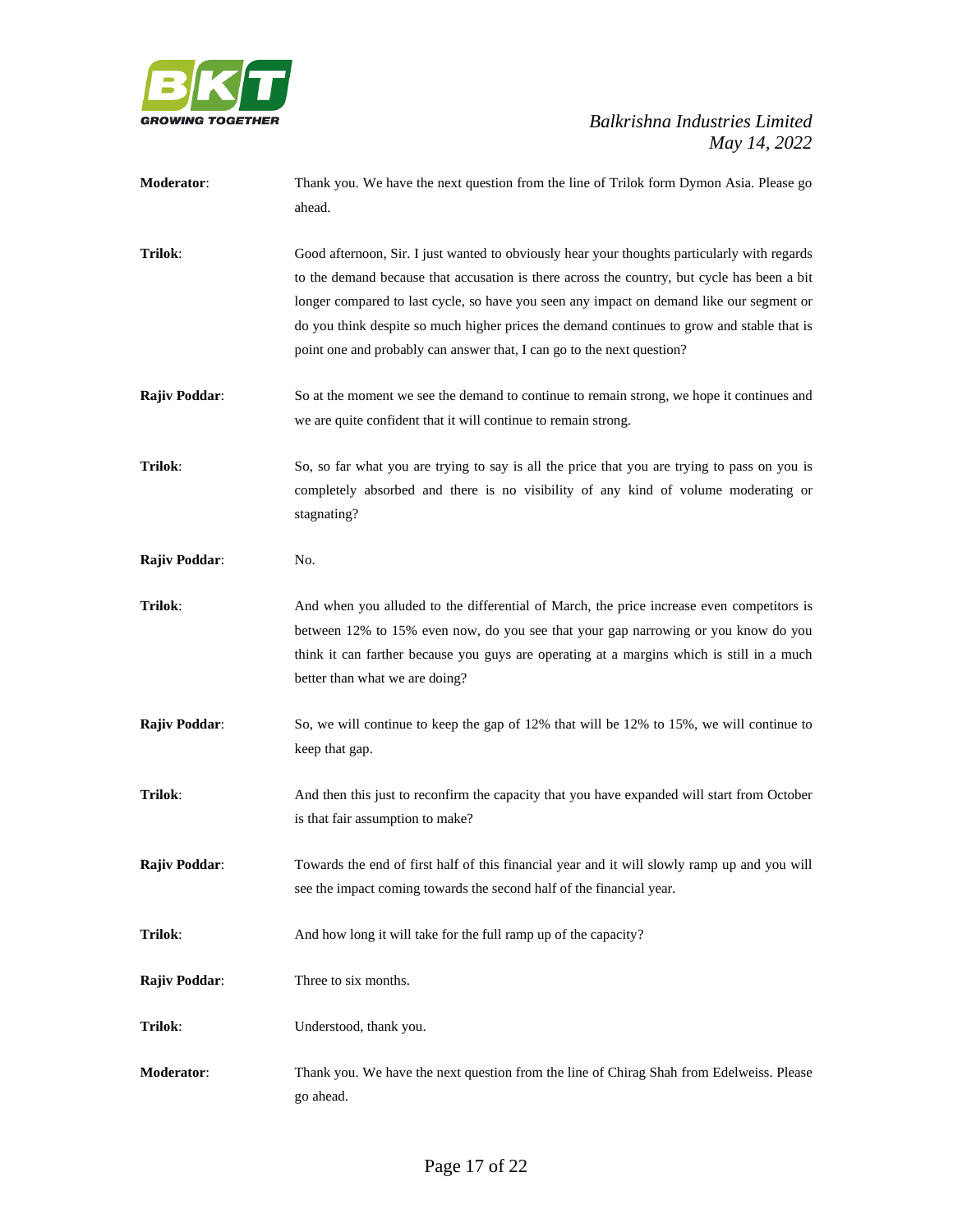

- **Chirag Shah**: Thanks for the opportunity. Sir, my first question is on Europe side, so given the recent crisis that the part of the world is going through are there any production disruptions that you have come across from ground level, which can create an opportunity either in terms of pricing or higher volume side, is there anything of that coming across?
- **Rajiv Poddar:** No, not at this moment, we have not come across anything.
- **Chirag Shah**: Sir, second question is just a followup on the earlier one, on this capacity ramp up, you are saying that the new plant capacity will start going from H2 onwards right or it will start going from current quarter itself and full ramp up will be in H2?
- **Rajiv Poddar:** You are absolutely correct, it will come from this quarter and full ramp up will be towards the middle of next quarter.
- **Chirag Shah**: Sir, just a clarification, price hike that you indicated, is it possible to indicate over last 12 months, what is the kind of price hikes that you would have taken and also your peers, so have you maintained that 10% to 15% at your pricing?

**Rajiv Poddar:** No, I do not have the whole year's data in front of me at this stage.

- **Chirag Shah:** But broadly would it be around 10% to 12% or more or it would be on the lower end?
- **Rajiv Poddar:** Roughly we would have done about 15% to 16% for the whole year.
- **Chirag Shah**: And I presume your peers would have been slightly higher to maintain the price that you need?
- **Rajiv Poddar**: The price gap is worsened and is continuing to remain same and I am assuming they have done similar price increases.
- **Chirag Shah**: Thank you very much and all the best.
- **Moderator**: Thank you. We have the next question from the line of Maitri Parikh from PI Square Investments. Please go ahead.
- **Maitri Parikh**: I wanted to ask about the carbon black prices that what is the difference between our captive cost that we have and we have from market, so how much is the additional profit that we are making on that?
- **Rajiv Poddar:** So, it is approximately 8% to 10%.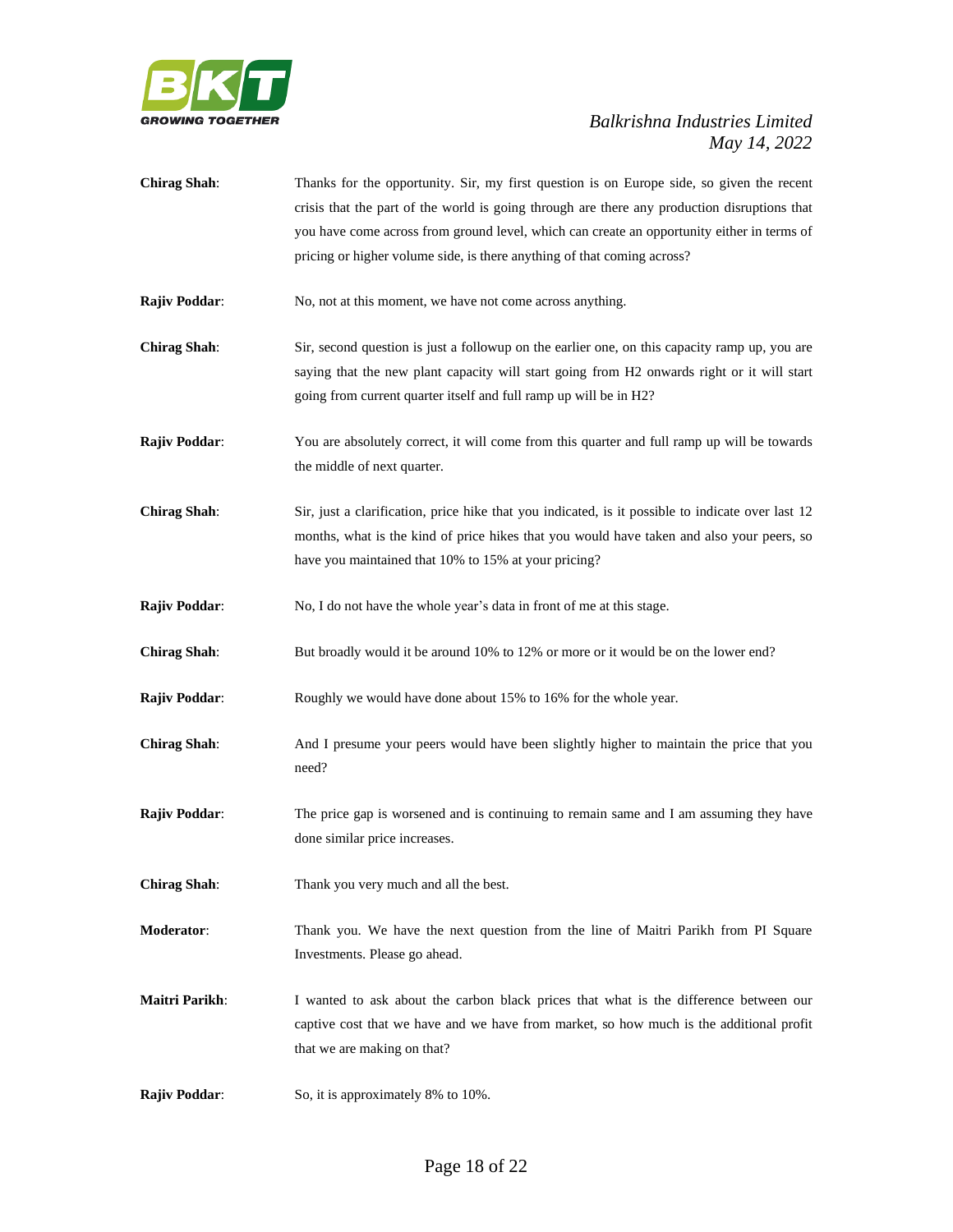

| <b>Maitri Parikh:</b>   | Okay, so that is the benefit that we are having right now of the carbon black and one more<br>question, what will be our market share currently?                                                                                                                                                                                                                                   |
|-------------------------|------------------------------------------------------------------------------------------------------------------------------------------------------------------------------------------------------------------------------------------------------------------------------------------------------------------------------------------------------------------------------------|
| Rajiv Poddar:           | Less than 3% of our total turnover for carbon you are asking?                                                                                                                                                                                                                                                                                                                      |
| <b>Maitri Parikh:</b>   | No, for our overall 2.5 tons?                                                                                                                                                                                                                                                                                                                                                      |
| Rajiv Poddar:           | Sorry, can you repeat your question?                                                                                                                                                                                                                                                                                                                                               |
| <b>Maitri Parikh:</b>   | Our market share in India domestic, not for the carbon black, but for our product?                                                                                                                                                                                                                                                                                                 |
| Rajiv Poddar:           | So, for the tire product our market share would be about 4% to 5% in India or replacement<br>market in our off highway tire business for the product that we make.                                                                                                                                                                                                                 |
| <b>Maitri Parikh:</b>   | Thank you.                                                                                                                                                                                                                                                                                                                                                                         |
| <b>Moderator:</b>       | Thank you. We have the next question from the line of Ravi Naredi from Naredi<br>Investment. Please go ahead.                                                                                                                                                                                                                                                                      |
| Ravi Naredi:            | Thank you very much. Sir, my point is when we have so much debt and capex plan ahead<br>why you are paying so much handsome dividend and why not keep the money for further<br>expansion?                                                                                                                                                                                          |
| Rajiv Poddar:           | That is I think the prerogative of the board and I think they had taken a foray to give this,<br>but even after this our reserves and everything are comfortable, so I think they have decided<br>the borders taken a call to give the end of dividend, but also this year we had a special<br>dividend to celebrate our 60 years, so that may not continue for the years to come. |
| Ravi Naredi:            | Thank you.                                                                                                                                                                                                                                                                                                                                                                         |
| Moderator:              | Thank you. We have the next question from the line of Ashutosh Tiwari from Equirus<br>Securities. Please go ahead.                                                                                                                                                                                                                                                                 |
| <b>Ashutosh Tiwari:</b> | Employee cost has declined quarter-on-quarter from 97 Crores to 90 Crores so any reason<br>behind that?                                                                                                                                                                                                                                                                            |
| Rajiv Poddar:           | Yes, so basically in the preceding year we were giving some additional incentives during<br>COVID periods, which have now lapsed, so that is where the impact of that has come<br>down.                                                                                                                                                                                            |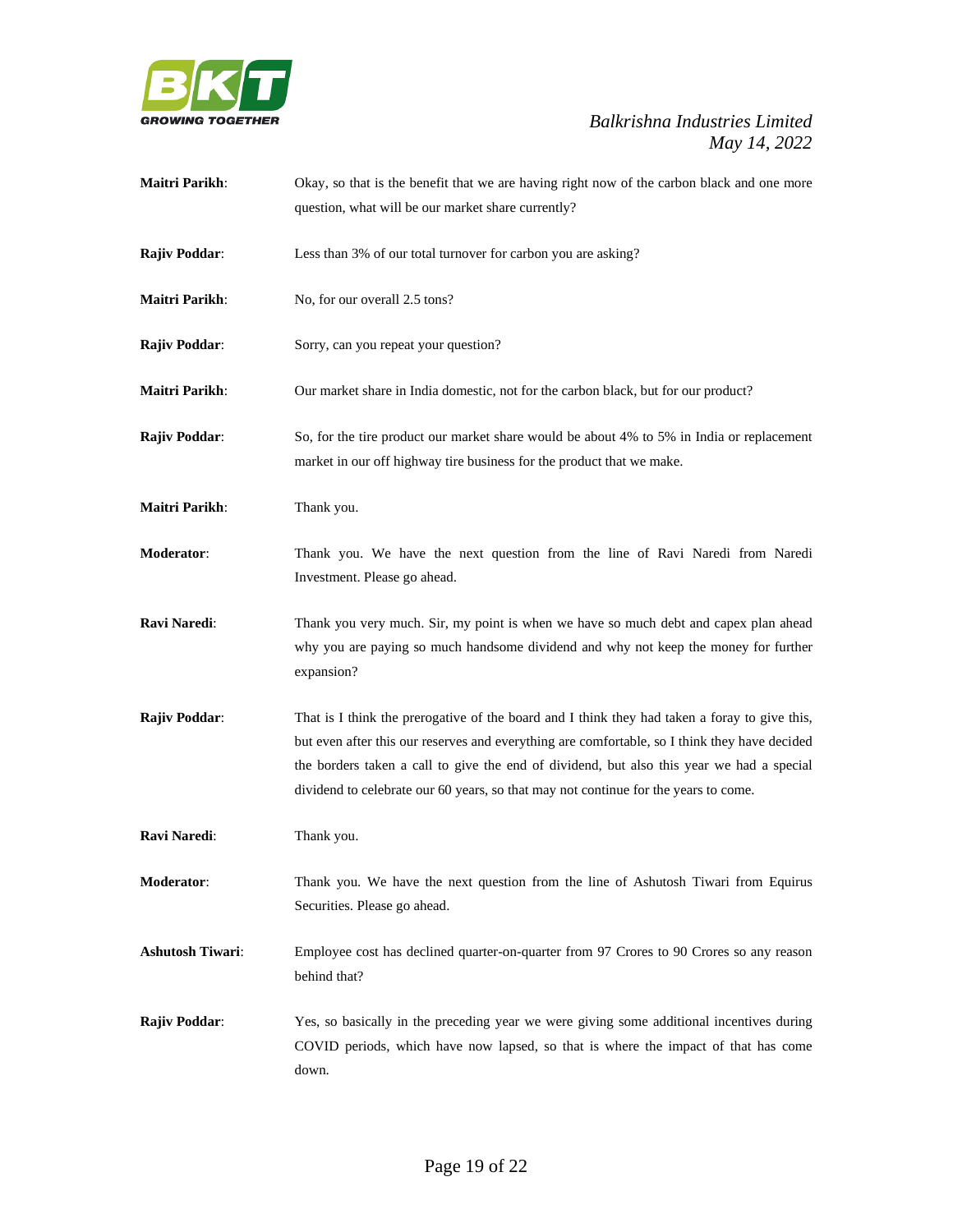

| <b>Ashutosh Tiwari:</b> | So, now it is sustained or may be there will be increase in next year, but this has normalized                                         |
|-------------------------|----------------------------------------------------------------------------------------------------------------------------------------|
|                         | the employee cost fourth quarter?                                                                                                      |
| Rajiv Poddar:           | Yes, absolutely correct.                                                                                                               |
| <b>Ashutosh Tiwari:</b> | Sir, obviously our short-term debt cost has been lower because of freight and euro and all,                                            |
|                         | but the rising yield will there be an increase over there in terms of debt cost percentage?                                            |
| Rajiv Poddar:           | Very marginal.                                                                                                                         |
| <b>Ashish Tiwari:</b>   | Lastly on this headway you mention 85 is the headway forward hedge right now, but I                                                    |
|                         | assume that that will be covering only 50% of our sales like what we have mentioned earlier<br>or is it 85 is the full year right now? |
| Rajiv Poddar:           | Yes, we are expecting for the full year because we have already covered, we have covered                                               |
|                         | substantial amount and at these levels overall average would be at this level only.                                                    |
| <b>Ashish Tiwari:</b>   | Got it. Thank you and that is all from my side.                                                                                        |
| Moderator:              | Thank you. We have the next question from the line of Siddhartha Bera from Nomura.<br>Please go ahead.                                 |
| Siddhartha Bera:        | Thanks for the followup, Sir, just a clarification on the capex side you said that the 900                                             |
|                         | Crores is the project capex for this year, what will be the maintenance capex?                                                         |
| Rajiv Poddar:           | It is lying which we would normally maintain about 200 Crores so that will continue.                                                   |
| Siddhartha Bera:        | So, total will be about 1100 Crores for the year, right?                                                                               |
| Rajiv Poddar:           | Absolutely correct, broadly 900 Crores is for our project cost and 200 Crores is<br>maintenance cost.                                  |
|                         |                                                                                                                                        |
| Siddhartha Bera:        | Got it and Sir, second question is on the commodity cost per ton side for the current quarter                                          |
|                         | what will be the increase you are looking at on the per ton basis?                                                                     |
| <b>Rajiv Poddar:</b>    | What is your question?                                                                                                                 |
| Siddhartha Bera:        | On the commodity basket overall per ton basis what will be the cost inflation you are                                                  |
|                         | looking at for the current quarter?                                                                                                    |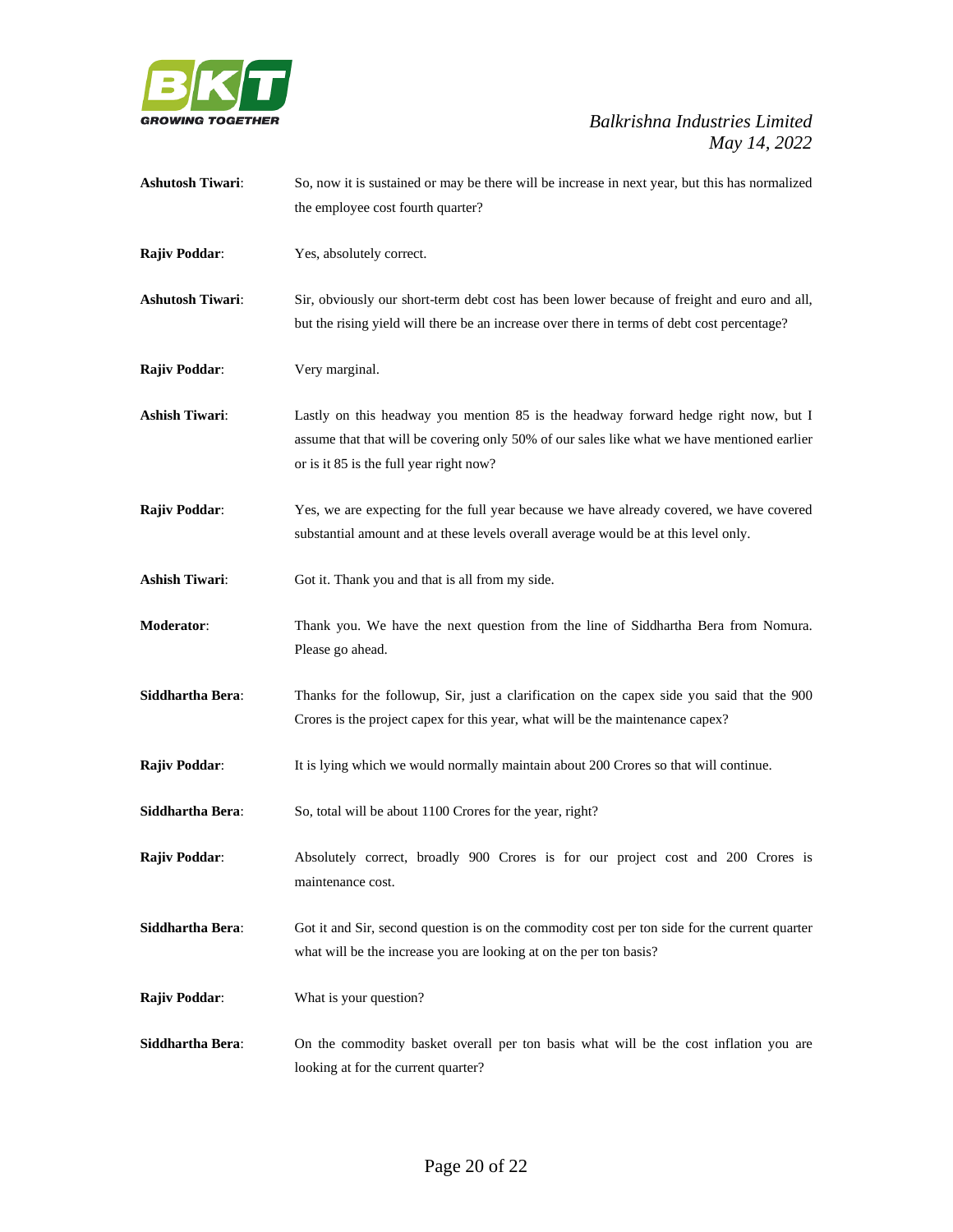

| M.S. Bajaj:          | Maybe around 3% percent we are expecting, 3% to 4% increased cost.                                                                                                                                         |
|----------------------|------------------------------------------------------------------------------------------------------------------------------------------------------------------------------------------------------------|
| Siddhartha Bera:     | Got it, 3% to 4% cost and we have taken about similar number?                                                                                                                                              |
| M.S. Bajaj:          | Yes, correct absolutely.                                                                                                                                                                                   |
| Siddhartha Bera:     | Got it. Thanks a lot.                                                                                                                                                                                      |
| Moderator:           | Thank you. We have the next question from the line of Suraj Fatehchandani from<br>Compound Everyday Capital. Please go ahead.                                                                              |
| Suraj Fatehchandani: | Sir, I had two questions, the first one is, what is our total carbon black capacity?                                                                                                                       |
| Rajiv Poddar:        | So, our total carbon black capacity is 140000 metric ton.                                                                                                                                                  |
| Suraj Fatehchandani: | And how much of that are we incurred right now percentage level?                                                                                                                                           |
| Rajiv Poddar:        | That is the nameplate, achievable will be 115000.                                                                                                                                                          |
| Suraj Fatehchandani: | 115000, and how much of that have we manufacturing right now in percentage term?                                                                                                                           |
| Rajiv Poddar:        | How much of that are we manufacturing to a full capacity?                                                                                                                                                  |
| Suraj Fatehchandani: | Yes, how much of that is required as per current sales?                                                                                                                                                    |
| M.S. Bajaj:          | More than 95%.                                                                                                                                                                                             |
| <b>Rajiv Poddar:</b> | Practically we are selling about 20% of our production to the third party, rest we are using<br>in-house that is 100% of our the requirement is coming in-house, which equates to 80% of<br>this capacity. |
| Suraj Fatehchandani: | Got it and secondly, a broad number on how has our revenues or our CAGR growth been<br>better than industry, so any number on that industry CAGR growth versus our CAGR<br>growth?                         |
| Rajiv Poddar:        | It is by and large in line, we have a couple of points over.                                                                                                                                               |
| Suraj Fatehchandani: | Got it. Thank you.                                                                                                                                                                                         |
| Moderator:           | Thank you. That was the last question, I now hand it over to the management for the closing<br>comments.                                                                                                   |